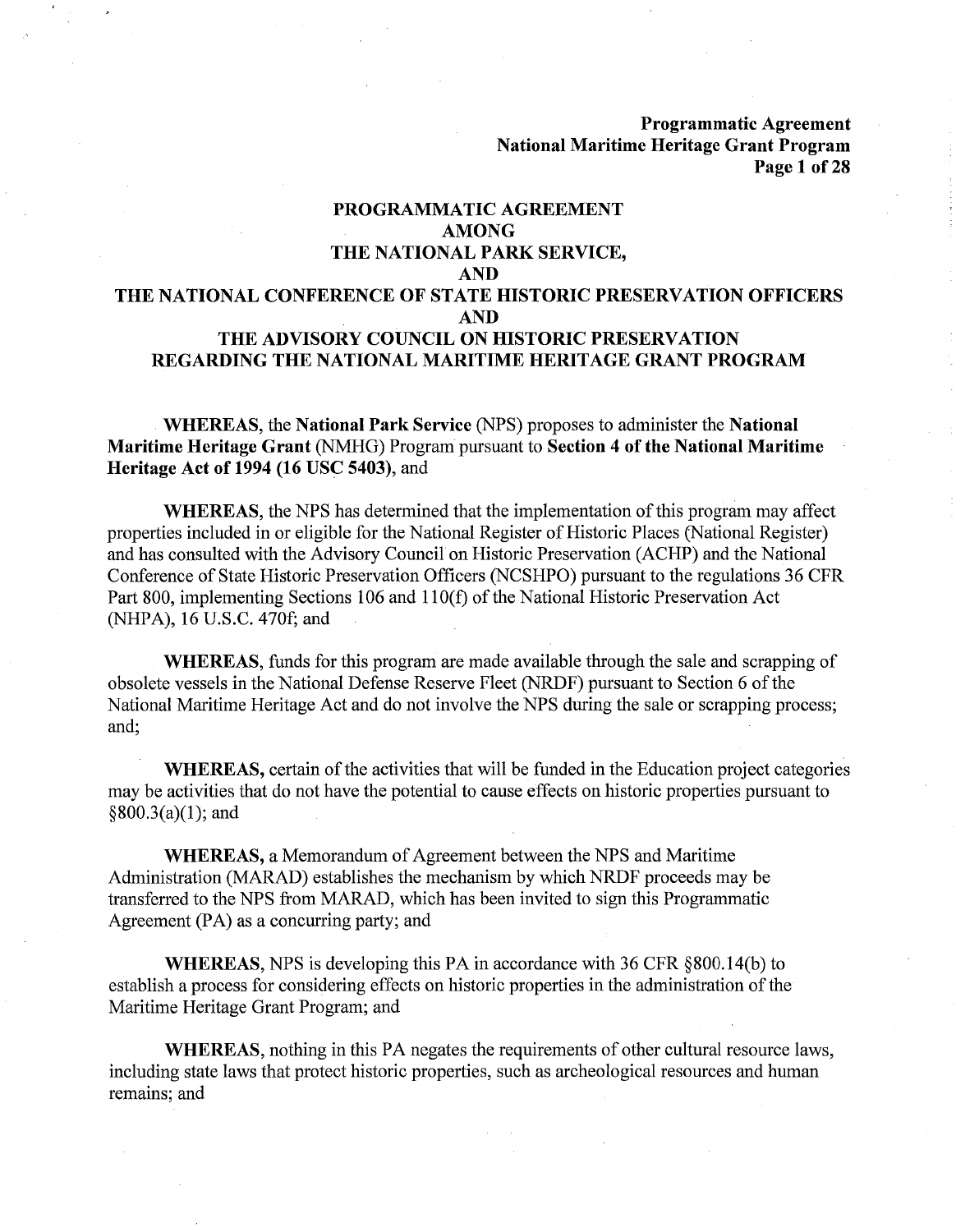### **Programmatic Agreement National Maritime Heritage Grant Program Page 2 of28**

**WHEREAS,** NPS has consulted with the National Conference of State Historic Preservation Officers (NCSHPO) regarding the role of individual State Historic Preservation Officers (SHPOs) in the historic preservation review of the Maritime Heritage Grant Program activities and the assessment of effects in accordance with 36 CPR Part 800, and has invited NCSHPO to be a signatory to the PA; and

**WHEREAS,** the NPS has determined that the implementation of this program may affect properties on or off tribal lands that are included in or eligible for the National Register and properties to which Indian tribes or Native Hawaiian Organizations (NHOs) may attach religious and cultural significance, and has established a process for these consulting parties and Tribal Historic Preservation Officers (THPOs) to become a signatory to agreements negotiated in accordance with Stipulations II and V.B of this PA or for projects on tribal lands, and will consult with these Indian tribes, THPOs, or NHOs as appropriate; and

**WHEREAS,** NPS has consulted with Indian tribes and NHOs regarding the terms of this PA through teleconferences and written notifications held during the drafting of this PA; and

**WHEREAS,** NPS notified the ACHP regarding the administration of the NMHG Program and the ACHP has participated in the Section 106 consultation process to develop the PA in accordance with Appendix A of 36 CPR Part 800 and 36 CPR §800.14(b); and

**WHEREAS,** the NPS has consulted with the MARAD, National Oceanic and Atmospheric Administration (NOAA), Naval History and Heritage Command (NHHC), and United States Coast Guard (USCG), regarding the potential effects of this program and has invited them to sign this PA as concurring parties,

**NOW, THEREFORE,** the NPS, the NCSHPO, and the ACHP agree that the NMHG Program shall be implemented in accordance with the following stipulations in order to take into account the effect of this program on historic properties.

### **STIPULATIONS**

NPS, in coordination with grant Applicants, will ensure that the following measures outlined in these stipulations are carried out in the implementation of the NMHG Program.

### **I. ROLES AND RESPONSIBILITIES OF THE NPS IN DEVELOPMENT AND REVIEW OF GRANT APPLICATIONS**

A. Informing Grant Applicants of NPS' Section 106 Responsibilities. The NPS will ensure that Applicants for the NMHG Program are made aware of the following: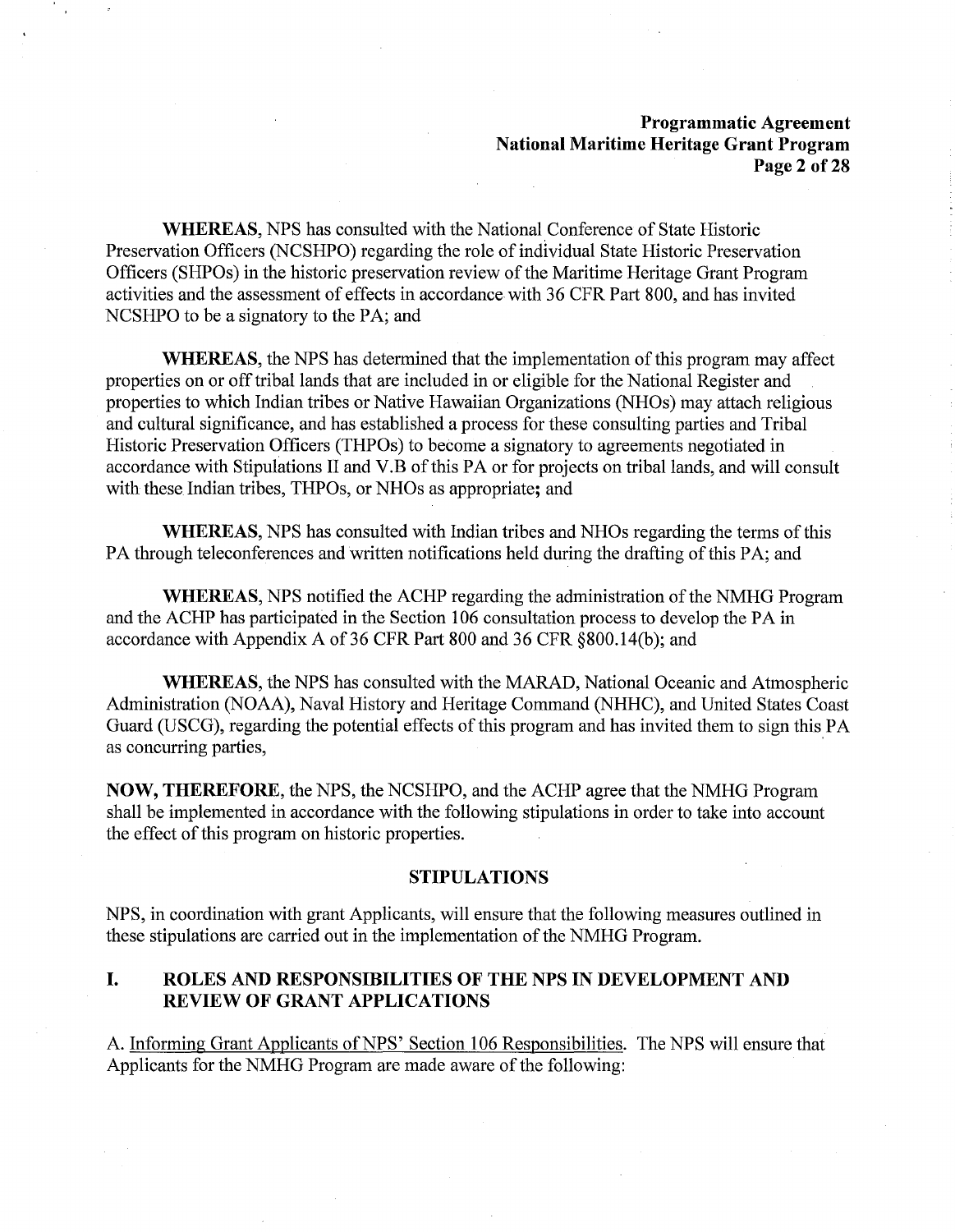### **Programmatic Agreement National Maritime Heritage Grant Program Page 3 of28**

- **1.** That funded activities classed in the NMHG Program may have the potential to adversely affect historic properties as defined in the Criteria of Adverse Effect at 36 CFR §800.5  $(a)(1)$ .
- 2. That the recipients of such grant funds are authorized to initiate the Section 106 process to assist the NPS in complying with the requirements of Section 106, and NPS will be legally responsible for all findings and determinations charged to NPS in accordance with 36 CFR  $§800.2(c)(4).$
- 3. That a NMHG grant application will be developed in consultation with the NPS and, as appropriate, the SHPO/THPO of the respective State or U.S. Territory in which the activity will occur before the application is submitted at www.grants.gov, to ensure that all funded grant activities are carried out in accordance with a defined plan, are consistent with various applicable historic preservation standards and guidelines prescribed by the Secretary of the Interior, and take into account any potential adverse effects to historic properties set forth in 36 CFR §800.S(a) and the *Grants Program Requirements and Conditions* section of the *Maritime Heritage Grant Application Guidelines and Grant Manual.*

B. Identification of Historic Properties. The NPS will provide guidance to all grant Applicants describing how the Applicant will assist the NPS in taking into account the effects of the proposed activity on historic properties, through consultation with the SHPO/THPO, Indian Tribes, and NHOs, as appropriate, and other consulting parties to 1) determine and document the area of potential effects (APE), as defined in 36 CFR §800.16(d); 2) identify and evaluate historic property(ies) located in the APE in accordance with 36 CFR §800.4 of the ACHP's regulations; 3) assess the effect and/or adverse effect of the proposed activity taking into consideration direct, indirect, and cumulative effects to historic properties; and 4) resolve adverse effects by seeking ways to avoid, reduce, or mitigate such adverse effects. In preparing this information, the Applicant will adhere to the following:

- 1. A section of the *Grant Application Guidelines and Grant Manual* discussing Section 106 review will direct Applicants to. the ACHP' s *Section 106 Applicant Toolkit* and *Protecting Historic Properties: A Citizen's Guide to Section 106 Review.*
- 2. The National Maritime Heritage Grant Application Form, informing Applicants that preservation and education projects may not begin prior to compliance with Section 106.
- 3. The NMHP website will provide links to relevant guidance from the NPS, to include: the National Register of Historic Places; National Register Bulletins; Preservation Briefs; the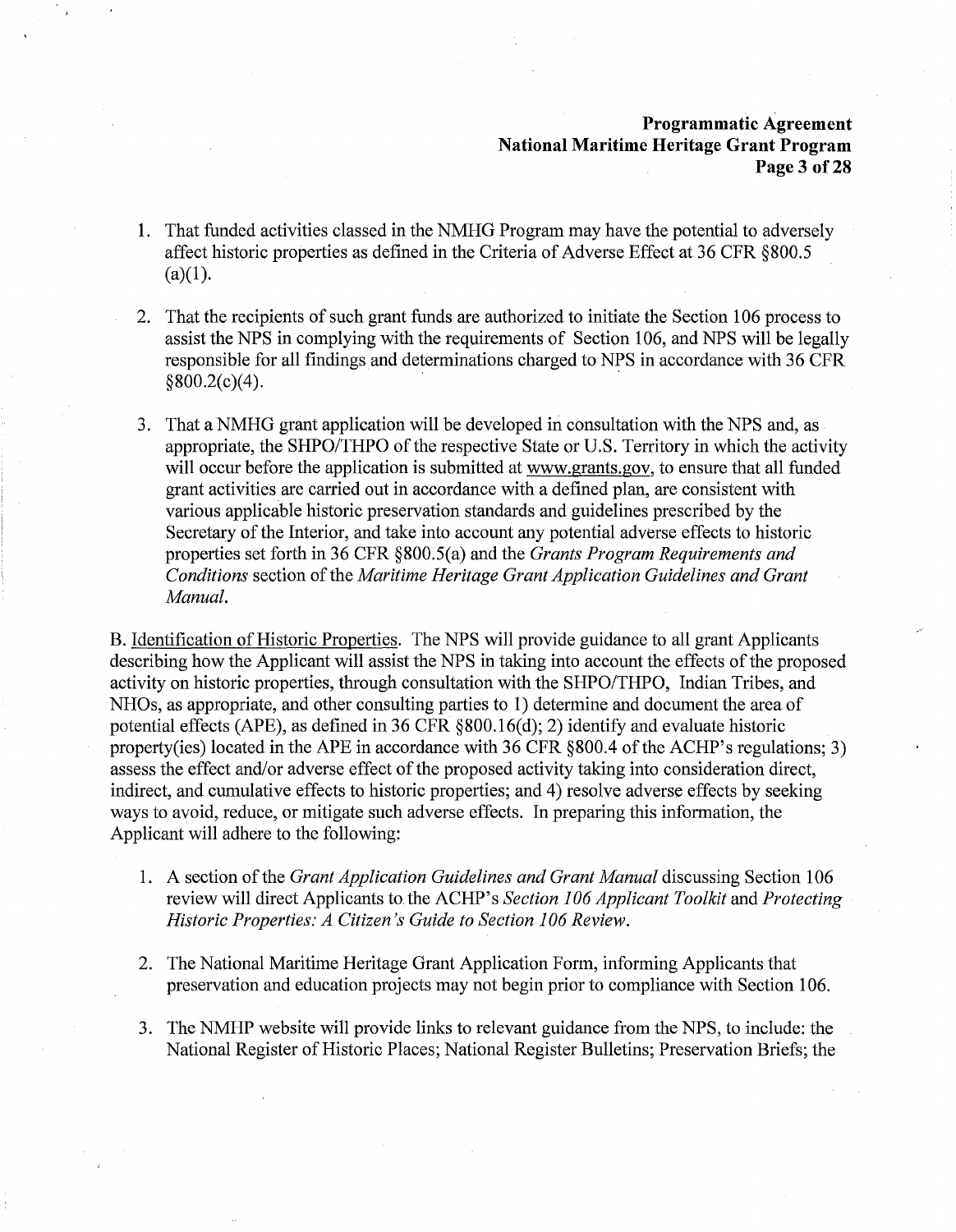## **Programmatic Agreement National Maritime Heritage Grant Program Page 4 of 28**

*Secretary of the Interior's Standards for the Treatment of Historic Properties; Standards for Archeology and Historic Preservation;* and *Secretary of the Interior's Standards for Historic Vessel Preservation Projects.* The website will also provide links to the ACHP's *Section 106 Applicant Toolkit* and *Protecting Historic Properties: A Citizen's Guide to Section 106 Review.* 

- 4. The NMHP website will provide a link to the NCSHPO's list of SHPOs, and NMHP staff also will direct Applicants to SHPOs as necessary.
- 5. In the event that the SHPO/THPO is an applicant for a NMHG grant, NPS will assume the responsibility for completing the Section 106 review of the proposed project. If procedural issues are encountered, NPS will consult with the ACHP to coordinate and complete compliance with Section 106.

C. Technical Guidance. Upon request, the NPS shall, in a timely manner, provide technical guidance and/or assistance to the Applicant, SHPO/THPO, Indian tribe, or NHOs on the following issues in the development of the grant application or during the funded activity:

- 1. Questions about National Register of Historic Places eligibility.
- 2. Interpretation of the relevant *Secretary of Interior's Standards and Guidelines.*
- 3. Suggestions regarding procurement of expert technical services.

D. Notification of award. The NPS shall notify each SHPO, THPO, affected Indian tribe, and NHOs of any grants awarded for projects to take place within their respective state. The notification shall reference any provisions recommended by the Maritime Heritage Grants Review Committee (Committee) and approved by the Secretary of the Interior as a condition of receiving the award.

E. Timing of Section 106. The Applicant and SHPO/THPO or NPS and the SHPO will consult during the application process. However, completion of the application process will not fully complete the requirements of Section 106, requiring further compliance with Section 106 per the conditions set forth in the NMHG grant before NPS awards each grant.

### **II. TRIBAL AND NATIVE HAWAIIAN ORGANIZATION CONSULTATION**

A. After grant applications are received via www.grants.gov, the NPS shall ensure that Indian Tribes and NHOs that may attach cultural or religious significance to properties affected by the proposed undertaking are notified and invite these Indian Tribes and NHOs to consult on the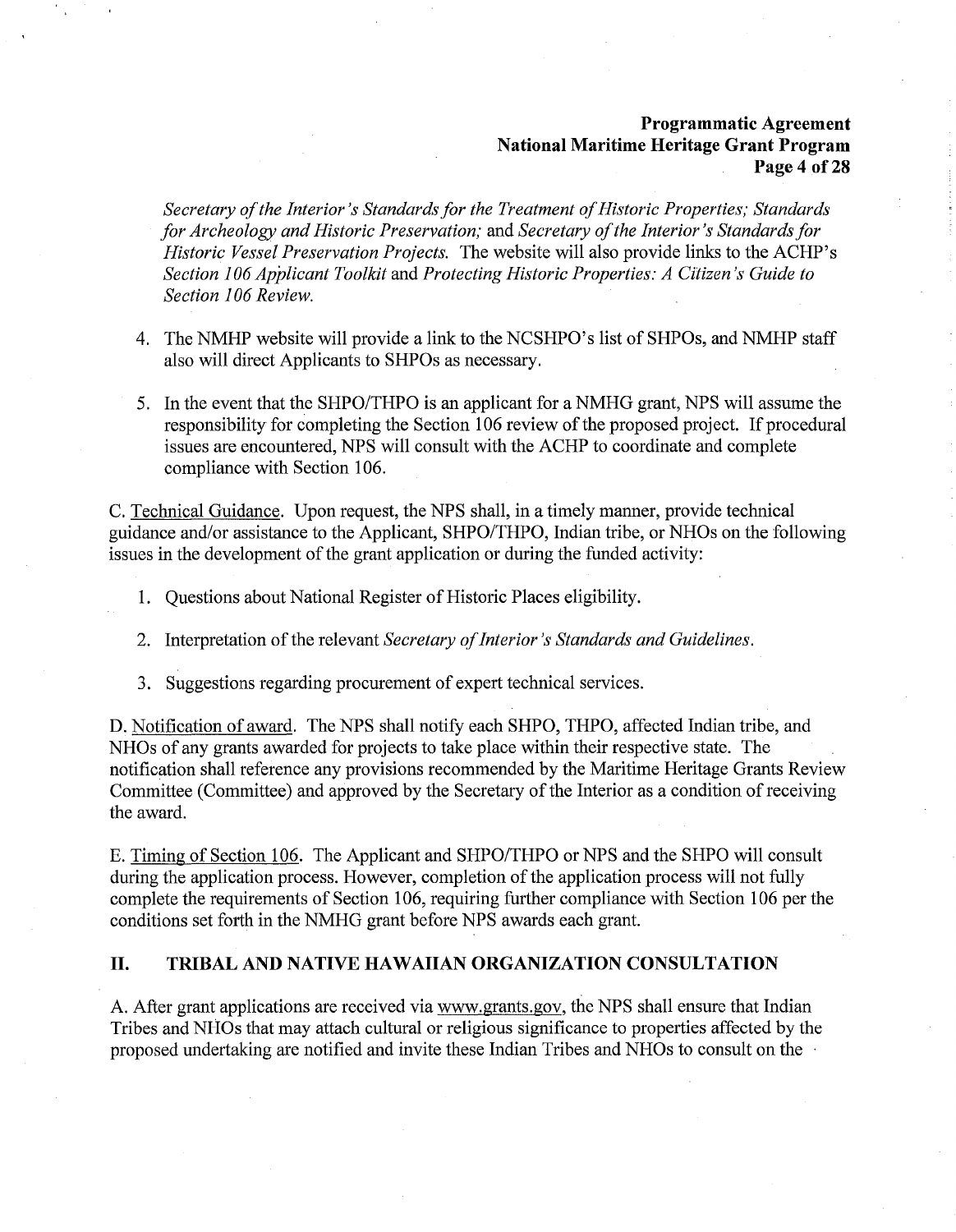### **Programmatic Agreement National Maritime Heritage Grant Program Page 5 of28**

proposed activities. In addition, the NPS shall conduct government-to-government consultation with Indian Tribes that express an interest in a grant project, based upon their unique cultural, religious, and ancestral ties.

B. The NPS shall develop protocols with Indian Tribes, individually or collectively, located within the States or for those with ancestral ties to the affected areas, to facilitate tribal consultation regarding the potential effect(s) of NMHG application activities on properties to which Indian Tribes may attach religious and cultural significance. Once formally adopted by the NPS, a copy of the tribal consultation protocols shall be forwarded by the NPS to the ACHP for its records and a copy to NCSHPO for distribution to the SHPOs.

C. SHPOs may be involved in the consultations described in II.A, if the Indian Tribes agree that such an arrangement is appropriate, and notifies the NPS accordingly. Existing agreements regarding review and consultation between Indian Tribes or NH Os and individual SHPOs shall remain in force, provided both parties agree to continue this method for NMHG grant activities.

## **III. PUBLIC OUTREACH AND COORDINATION**

A. For the purposes of this PA, the NPS has engaged the public in Section 106 consultation through the following methods: an NPS press release issued on June 23, 2014; NPS announcements about the program posted on the NMHP website and the Park History Program Facebook account; NPS notification and information it sent to all SHPOs, THPOs, Indian tribes, and NHOs about the program in July 2014, which encouraged each to publicize the program; NPS teleconference calls open to Indian tribes and NHOs on August 18, 19, 20, and 21 for the purpose of discussing this Agreement. In addition, NPS NMHG staff members conducted a session about the program at the National Maritime Heritage Conference in Norfolk, VA, on September 20, 2014.

B. As subsequent grant cycles are made available, the NPS will engage. the public with similar methods, as appropriate and feasible, to the methods described in III.A.

### **IV. CONSULTATION REGARDING ASSESSMENT OF EFFECTS**

A. The consultation process. The Applicant will consult with the SHPO of the respective state or territory, or the THPO of the respective tribal lands, as appropriate, during the application process for the NMHG grant. The SHPO or THPO, as appropriate, will provide written comments to the Applicant regarding whether the proposed funded activity adheres to the applicable standards and guidelines of the Secretary of Interior, or will result in adverse effects historic properties per 36 CFR§ 800.5.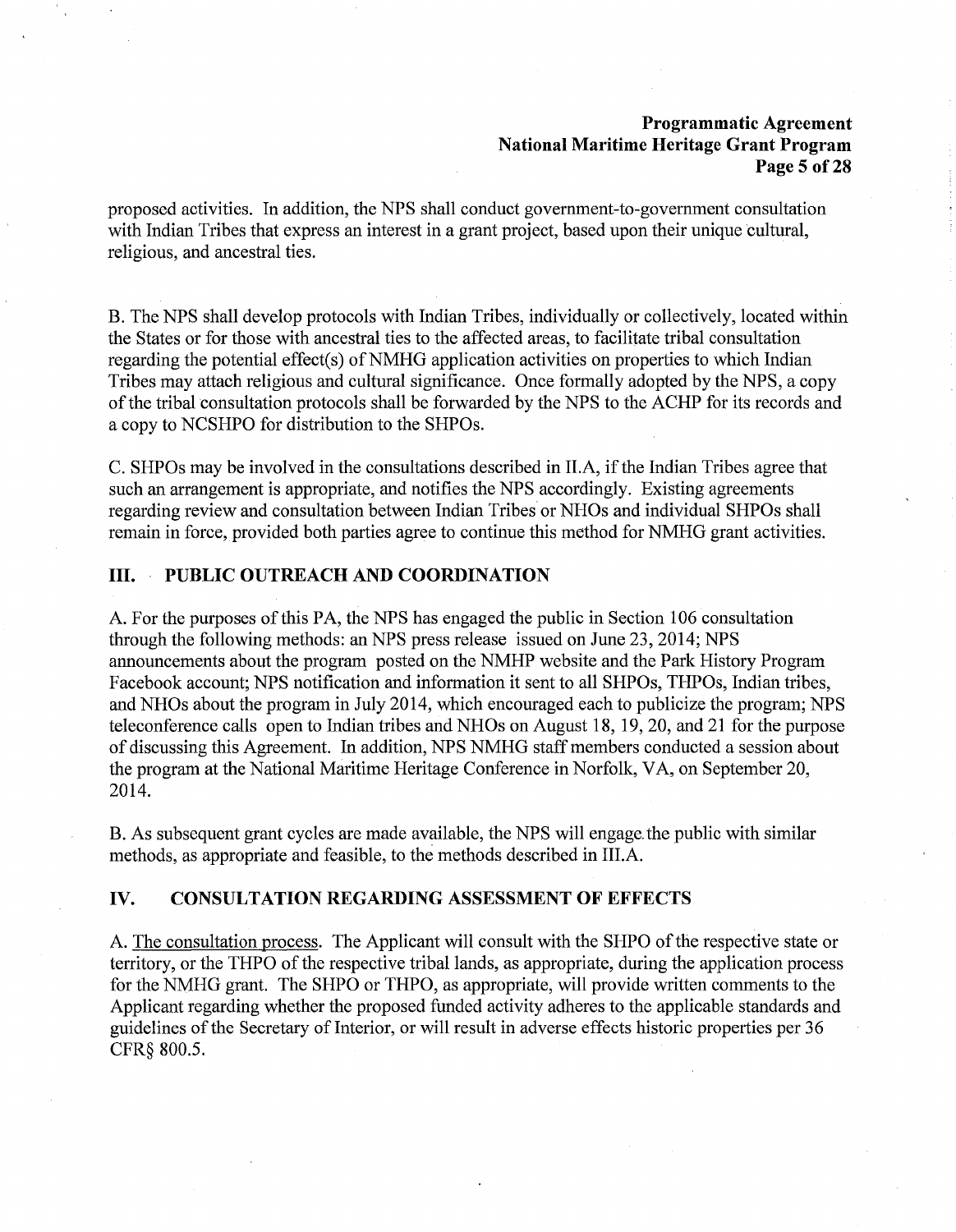## **Programmatic Agreement National Maritime Heritage Grant Program Page 6 of28**

- 1. The Applicant, in consultation with the SHPO/THPO, and *prior* to submission of the application package per the requirements of the NMHG Application Guidelines and Grant manual, will verify that the appropriate standards and guidelines that apply to the proposed funding activity referenced in Stipulation I.B.2 have been met.
- 2. For any subject for which the SHPO/THPO advises the Applicant that it does not have staff expertise, the Applicant will request technical assistance and guidance from the NPS.
- 3. If the SHPO/THPO agrees with the Applicant that the proposed funding activity *will not adversely affect* any historic property, the Applicant will note this in question 8 of the National Maritime Heritage Grant Application Form, and the SHPO/THPO will document this in Part 3 of the *Application Comment Form* (Appendix A) that the SHPO/THPO submits to the NMHP as part of its review process within the review period. The SHPO/THPO may also submit comments explaining the finding of no adverse effect or no historic properties affected, if so desired.
- 4. If the Applicant and SHPO/THPO agree that the funding activity may result in an adverse effect, the Applicant will note this in question 8 of the National Maritime Heritage Grant Application Form, and Section 106 consultation will be carried out in accordance with Stipulation V.B of this Agreement.

B. Treatment of Archeological Sites. When a proposed grant involves "Data Collection and Preservation of Archeological Sites," as discussed on pages 10-11 of the Maritime Heritage Grants Application Guidelines and Grant Manual 2014, the Applicant must obtain from the SHPO an affirmative response to question 2 of Part 3 of the *Application Comment Form* in order to support a finding that historic properties *will not be adversely affected* in accordance with 36 CFR §800.S(b). If the SHPO/THPO agrees that the project activity will not adversely affect archeological sites that are listed in or eligible for listing in the National Register, the requirements of Section 106 are met, subject to any SHPO/THPO conditions.

C. State Laws. The Applicant will be advised by the SHPO of additional requirements of any state laws governing the protection of historic properties, including archeological resources and human remains, so that the Applicant may comply with the state laws as appropriate. Compliance with Section 106 and applicable state laws will be coordinated, as appropriate.

### **V. CONCLUDING SECTION 106 REVIEWs**

A. In consultation with the SHPO/THPO, the Applicant will assess the effect of the proposed funding activity on historic properties.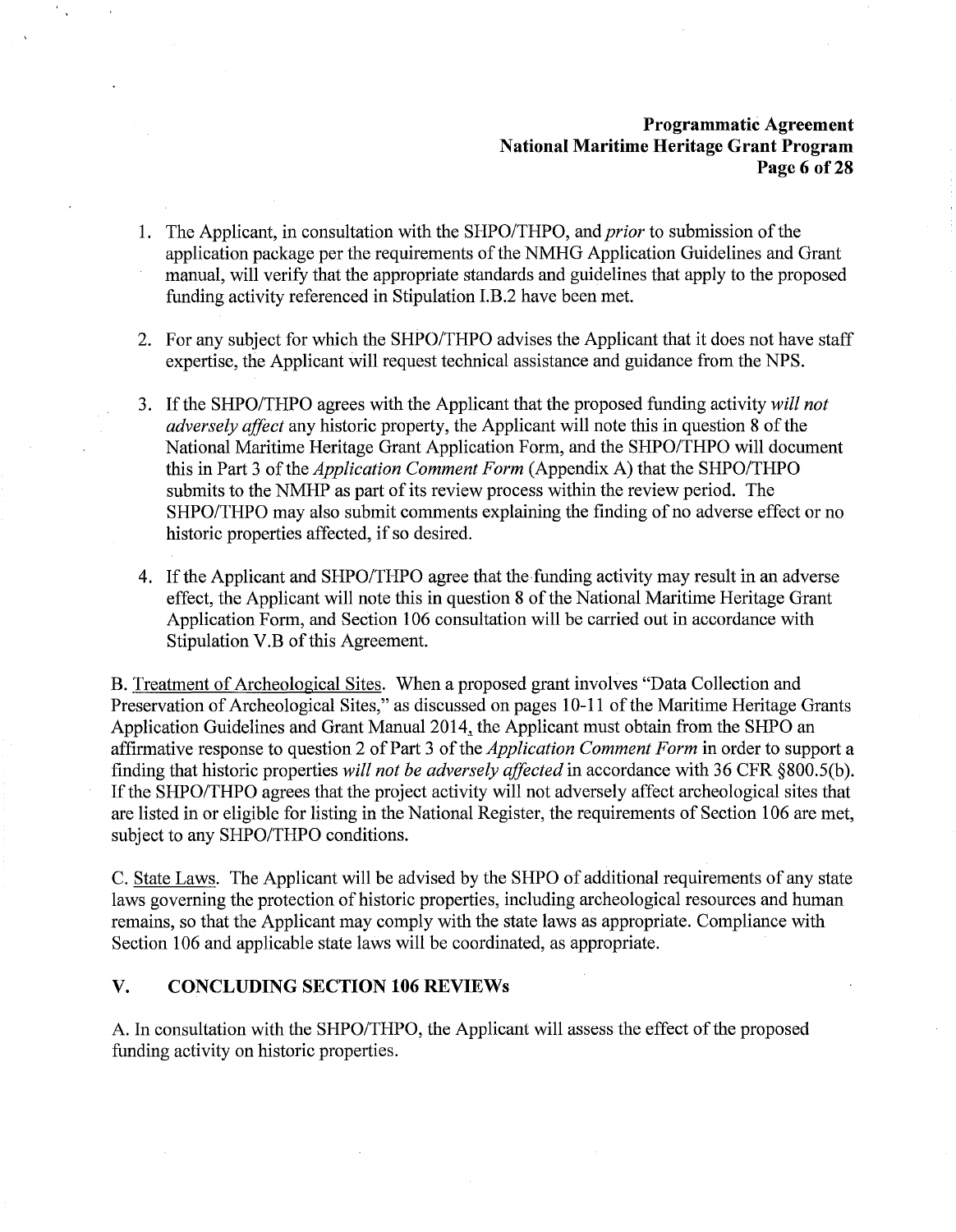### **Programmatic Agreement National Maritime Heritage Grant Program Page 7 of28**

- 1. If the Applicant obtains the concurrence of the SHPO, THPO, Indian tribes or NHOs that there are no historic properties affected, or that the proposed funding activity will have no adverse effect on historic properties, the Applicant will notify the NPS as referenced in Stipulation IV .A.3 of this Agreement.
	- a. If there is an objection to a finding of no historic properties affected or no adverse effect, or an adverse effect is found to occur, the Applicant and the SHPO will proceed according to the process described in Stipulation V .B of this Agreement.

2. lfthe Applicant, NPS, SHPO, THPO, and Indian tribes or NHOs reach an agreement that there will be an adverse effect, and reach agreement regarding how to resolve, avoid, minimize, or mitigate adverse effects, the agreed upon provisions will be documented as referenced in stipulation V.B of this Agreement.

3. Should the SHPO and the Applicant disagree about whether the effect on the historic property is adverse or not adverse, or be unable to reach agreement about how to resolve the adverse effect(s), the Applicant will provide to NPS a summary of the disagreement with the grant application. The NPS will then consider the potential effects of the activity and will seek ways to resolve the disagreement before forwarding application materials to the Committee. Details of any such process will be forwarded to the Committee with the rest of the application materials, and this consideration will be noted in the Committee's recommendations to the Secretary of the Interior. Following the Committee's recommendations to the Secretary, NPS will notify the ACHP of the NPS determination of adverse effect pursuant to 36 CFR §800.6(a)(l), and consult with the appropriate SHPO/THPO, NCSHPO, and the ACHP if it is participating and other consulting parties to resolve adverse effects.

4. Should the SHPO and the Applicant disagree about the applicability or interpretation of the *Secretary of the Interior's Standards for the Treatment of Historic Properties, the Applicant* shall refer the matter to the NPS for resolution. If there is still disagreement about the applicability of the *Secretary of the Interior's Standards for the Treatment of Historic Properties,* NPS shall provide its final opinion to the Applicant.

B. Adverse Effects on Historic Properties. In the event that NPS determines that an Adverse Effect upon an historic property will occur, as defined in 36 CFR §800.5 (a)(l) and (2), NPS shall notify the ACHP of the effect and initiate consultation consistent with the regulations, including Indian Tribes and other consulting parties as appropriate, and develop a MOA pursuant to 36 CFR §800.6.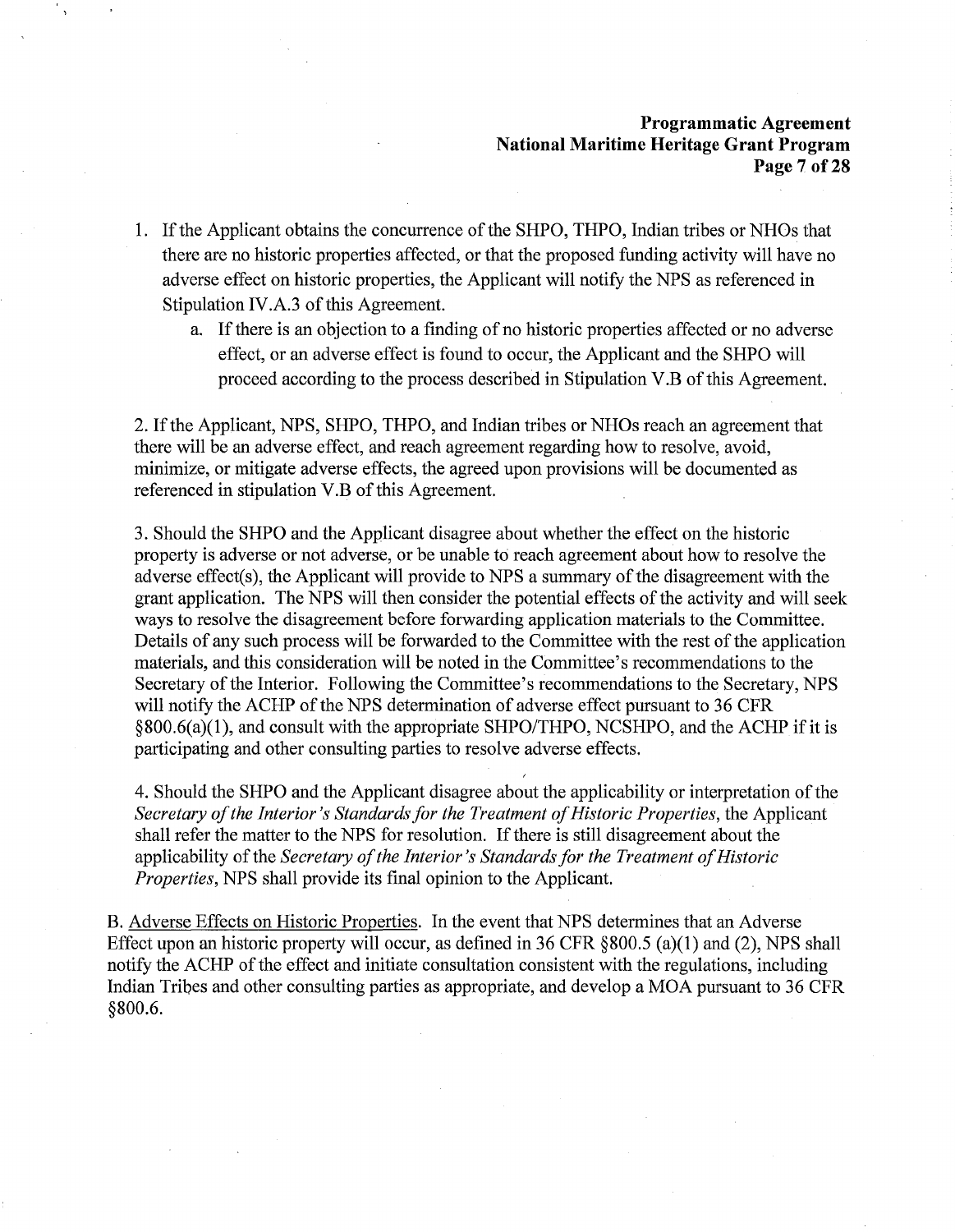## **Programmatic Agreement National Maritime Heritage Grant Program Page 8 of28**

- 1. If the Applicant receives concurrence from the SHPO that an Adverse Effect will occur, the Applicant will notify the NPS in question 8 of the National Maritime Heritage Grant Application. The SHPO will document this in Part 3 of the *Application Comment Form,*  and may also inform the NPS with comments conveyed by phone, e-mail, or letter.
- 2. Within 15 days of receiving the NPS Adverse Effect notification, the ACHP will determine whether or not it will participate in consultation
- 3. If the Applicant, NPS, SHPO, THPO, Indian tribes, or NHOs reach an agreement regarding how to resolve adverse effects and avoid, minimize, or mitigate adverse effects, the agreed upon provisions will be documented using the Standard MOA form in Appendix B of this Agreement. The MOA will be included with an Action Plan and, if necessary, a separate Project Budget. The Action Plan and the MOA will be made a condition of any grant awarded by the NMHG Program. A copy of the MOA will be submitted to the ACHP for its records when the grant is awarded.
- 4. If the NPS and the ACHP, if participating in consultation, agree to the terms of the MOA, they shall sign the final MOA once it is received from the SHPO/THPO. If applicable, the Applicant shall sign the MOA as an invited signatory before it is submitted to the NPS. The NPS shall execute the MOA and submit a copy of the fully executed MOA to the ACHP, SHPO/THPO and other signatories for their records.
- 5. In order to avoid delays in the implementation of NMHG grants, consultation to resolve adverse effects involving the NPS and the ACHP will be limited to a period of 60 days from notification of the ACHP, after which an MOA will be executed or the ACHP will provide comments or recommendations to the Associate Director for Cultural Resources, Stewardship and Science Programs of the NPS for consideration.

C. Adverse effects on National Historic Landmarks (NHLs). Should, in the SHPO's/THPO's opinion, a proposed project have an adverse effect on a National Historic Landmark (NHL) property, the SHPO shall immediately notify the NPS, which will then comply with Section 110(f) ofNHPA and 36 CFR §800.10, and notify the Secretary of the Interior (Secretary) and notify the ACHP of the adverse effect on the NHL. NPS will invite the appropriate NPS regional office managing NHLs to participate in the consultation to seek ways to avoid, minimize, or mitigate such effects and request the ACHP to participate in the consultation to seek ways to avoid, minimize, or mitigate such effects. NPS will work with the Applicant to avoid adverse effects and will to the maximum extent possible, undertake such planning and actions as may be necessary to minimize harm to the NHL.

### **VI. POST-REVIEW DISCOVERIES**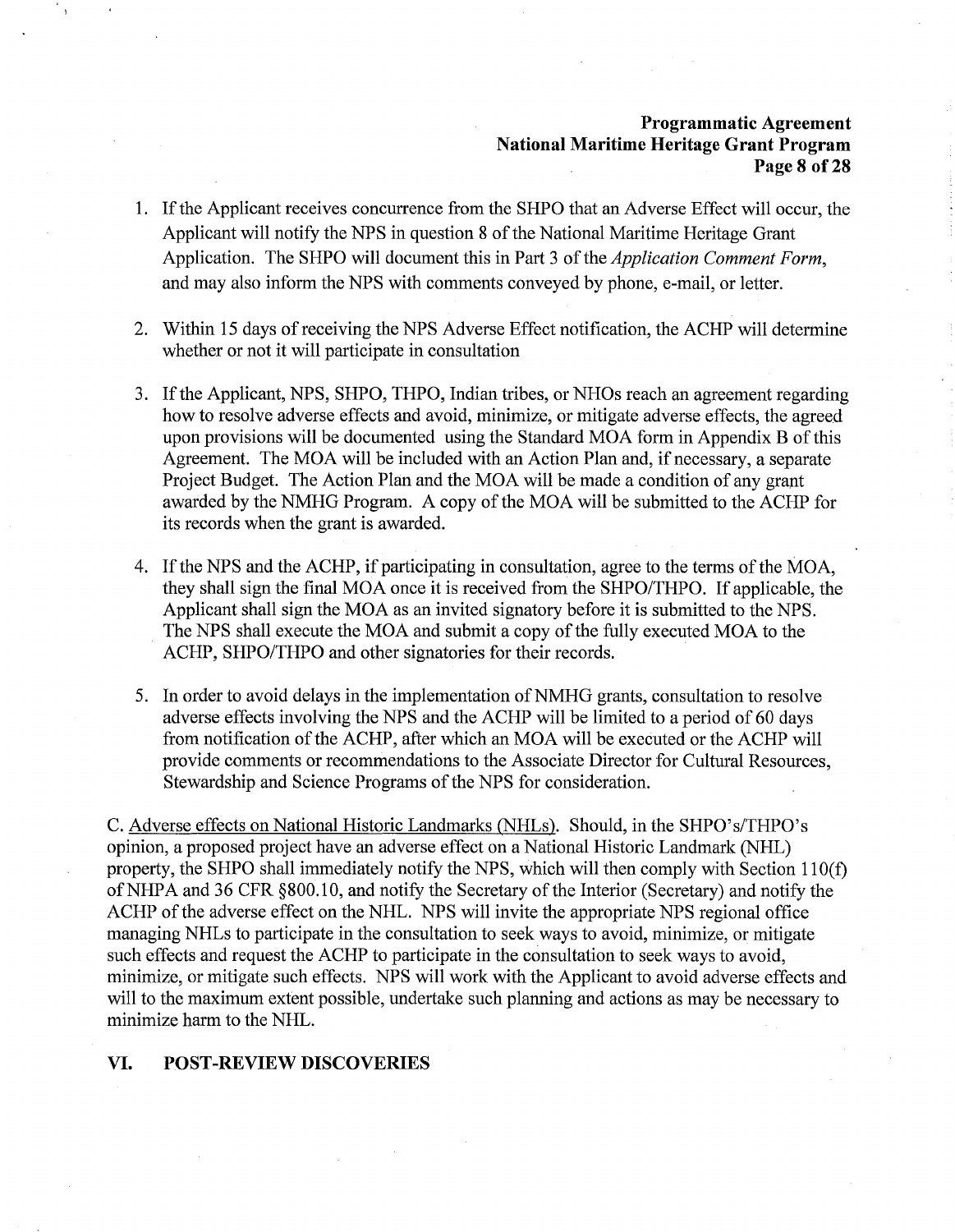## **Programmatic Agreement National Maritime Heritage Grant Program Page 9 of28**

A. Pursuant to 36 CFR §800.13, if historic properties are discovered or unanticipated effects on historic properties are found after the NPS's approval of the NMHG Program award and following the initiation of construction activities, the NPS shall require the Applicant to implement any post review discovery plan included in the grant conditions developed pursuant to this PA. If no such plan is included as a condition of a NMHG approval by NPS, the Applicant shall take reasonable efforts to avoid or minimize adverse effects to any discovered historic properties; determine reasonable actions that it can take to resolve any adverse effects, and notify NPS, the SHPO/THPO and any Indian tribe or NHO that might attach religious and cultural significance to the affected properties within seven (7) calendar days of the discovery.

- **1.** The notification to the SHPO/THPO, or Indian tribe or NHO shall describe the NPS's assessment of the National Register eligibility of the property and propose actions to resolve the adverse effects. The SHPO/THPO and Indian tribe(s) or NHOs that have been notified shall respond to NPS following receipt of the notification of the discovery within 7 calendar days of this notification. NPS shall take into account any recommendations . provided by the SHPO/THPO, Indian tribe(s) or NHOs regarding National Register eligibility and the proposed actions, and then require the Applicant to carry out the appropriate treatment. NPS shall provide the SHPO/THPO and Indian tribes or NHOs, and the ACHP a report of the actions when they are complete.
- 2. The NPS, in consultation with the SHPO/THPO, may assume a newly-discovered property to be eligible for the National Register for purposes of Section 106, and shall specify the National Register criteria used to assume the property's eligibility.

#### **VII. EMERGENCY SITUATIONS**

A. Immediate rescue and salvage operations conducted to preserve life or property are exempt from the provisions of Section 106 and the terms of this PA. ·

B. In the event the NPS and the Applicant agree that an emergency undertaking that involves an NMHG grant is an essential and immediate response to a disaster or emergency declared by the President, a tribal government, or the Governor of a State or another immediate threat to life or property, the NPS will comply with 36 CFR §800.12, and shall:

1. Notify the appropriate SHPO/THPO and any Indian tribe or NHO that may attach religious and cultural significance to historic properties likely to be affected prior to the undertaking and afford them an opportunity to comment within seven (7) calendar days of notification. If the NPS determines that circumstances do not permit seven days for comment, the agency official shall notify the SHPO/THPO and the Indian tribe or NHO and invite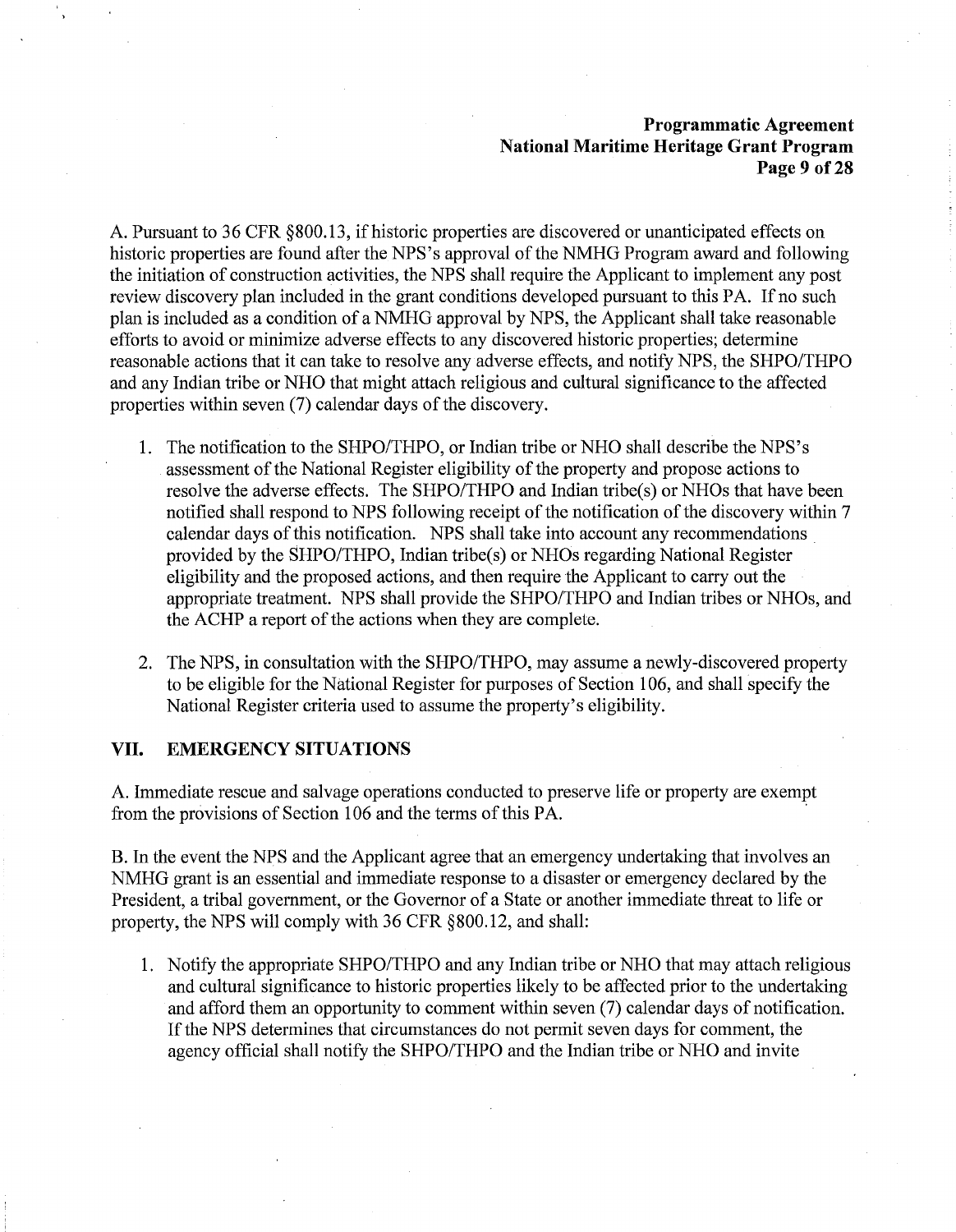## **Programmatic Agreement National Maritime Heritage Grant Program Page 10 of28**

comments within the time available. The NPS shall take into account any comments received in reaching a decision on how to proceed with the emergency undertaking.

- 2. These emergency procedures apply only to undertakings that must be implemented within 30 calendar days after the disaster or emergency has been formally declared by the appropriate authority. The NPS may request an extension of the period of applicability from the SHPO/THPO prior to the expiration of the 30 calendar days.
- 3. The NPS shall notify the ACHP of disaster and emergency situations related to a NMHG Program grant and the action that has been proposed or taken under Stipulations VI.A and VI.B.

## **VIII. MONITORING AND REPORTING**

Commencing November 30, 2015, and on each subsequent year following the execution of this PA until the NMHG Program expires, or is not authorized by Congress, or is terminated, the NPS shall provide all signatories to this PA a summary report detailing work undertaken pursuant to the terms of this PA. The report shall include any scheduling or funding changes proposed, any implementation problems encountered, and any disputes and objections received to the NMHG Program activity's effects on historic properties, or in NPS's efforts to carry out the terms of this PA. The NPS shall provide the ACHP and NCSHPO with a copy of this report for its records and for distribution to the SHPOs. Failure by NPS to provide such summary report on an annual basis may be considered noncompliance with the terms of this PA pursuant to Stipulation XI, below.

### **IX. DISPUTE RESOLUTION**

A. Should any signatory to this PA, or affected Indian Tribe(s), object to any plans, specifications, actions, or reports required under the terms of this PA, the signatories shall consult the NPS to seek resolution. If any signatory or Indian Tribe determines that the dispute cannot be resolved, the NPS as the Federal agency will request ACHP staff recommendations and assistance regarding procedural and substantive issues. The ACHP will provide its recommendations to the NPS within 15 days of receipt of adequate documentation. The NPS will take these recommendations into account in reaching a final decision concerning the dispute, and notify the signatories of the PA of the final outcome.

B. Any ACHP staff recommendations will pertain only to the subject of the dispute. The responsibility of the signatories to implement all other actions pursuant to the terms of this PA that are not subject to the dispute shall remain unchanged.

## **X. AMENDMENTS**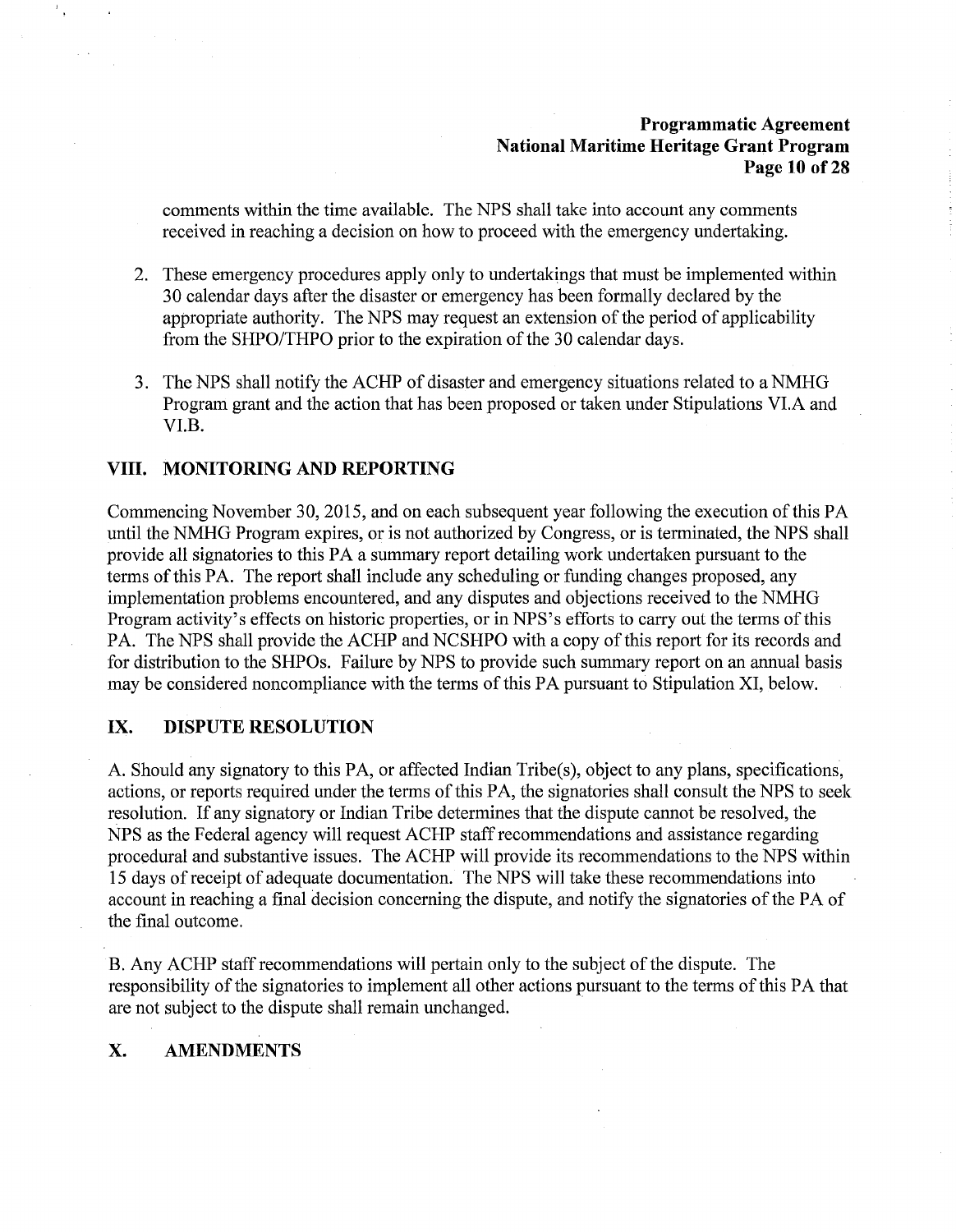### **Programmatic Agreement National Maritime Heritage Grant Program Page 11 of28**

If any signatory to this PA, including any invited signatory, determines that the terms of the PA will not or cannot be carried out or that an amendment to the terms of the PA must be made, that party shall immediately consult with the other parties to develop an amendment. The ACHP shall participate in consultation to amend the PA unless it provides written notification to NPS that it declines to participate. This may include extension of the PA for up to five (5) years from the original termination date. The amendment will be effective on the date a copy is signed by all of the signatories and filed with the ACHP. If the signatories cannot agree to appropriate terms to amend the PA, any signatory may terminate the agreement in accordance with Stipulation XI, below.

### **XI. TERMINATION**

If the PA is not amended following the consultation set out in Stipulation X, it may be terminated by any signatory. The ACHP may be asked by any signatory to the PA to review the terms of the agreement and its implementation by the NPS prior to seeking a termination of the PA. If the ACHP determines that the terms of the PA are not being carried out, the PA will be terminated. If the PA is terminated for any reason, the agency official shall comply with subpart B of 36 CFR Part 800 with regard to individual undertakings of the NMHG Program covered by the terms of this PA.

### **XII. DURATION.**

This agreement will terminate ten (10) years from the date of its execution. Prior to such time, the NPS may consult with the other signatories to reconsider or update the terms of the agreement and revise or amend in accordance with Stipulation X, above, including extension of the duration of the agreement. Should the PA expire prior to an extension, NPS will be required to negotiate a new PA for the administration of the NMHG program.

EXECUTION of this Programmatic Agreement by NPS, and NCSHPO, and the ACHP, and implementation of its terms shall be evidence that NPS has taken into account the effects of this undertaking on historic properties and afforded the ACHP an opportunity to comment.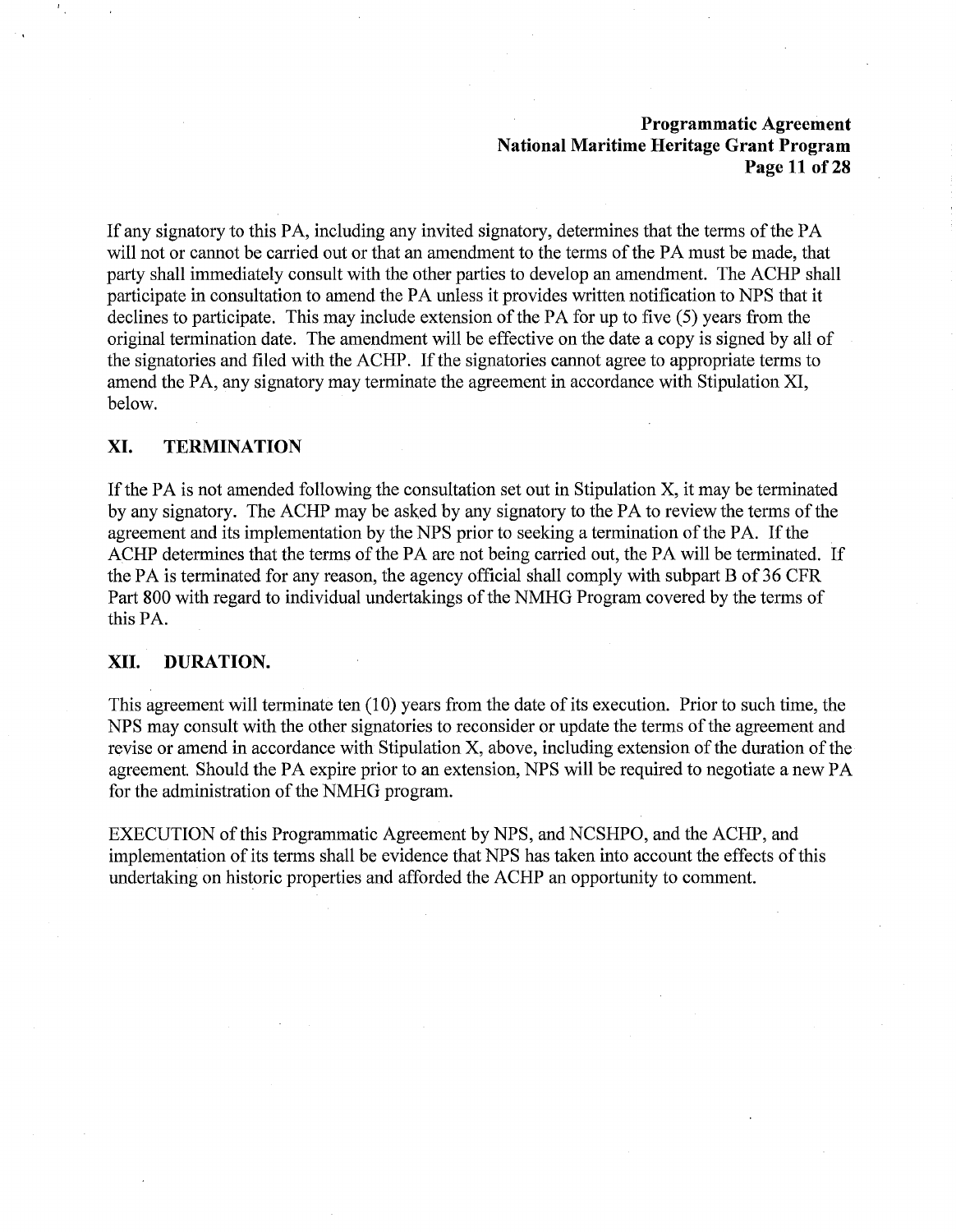Programmatic Agreement National Maritime Heritage Grant Program Page 12 of  $26$ 

SIGNATORIES:

 $\mathbf{r}$ 

National Park Service

 $\frac{2 \text{ } \text{Mc}\text{.} \text{Lip} \text{D}}{2 \text{ } \text{D}}$  Date  $\frac{11}{24}/2014$ 

Stephanie Toothman, Associate Director, Cultural Resources, Partnerships, and Science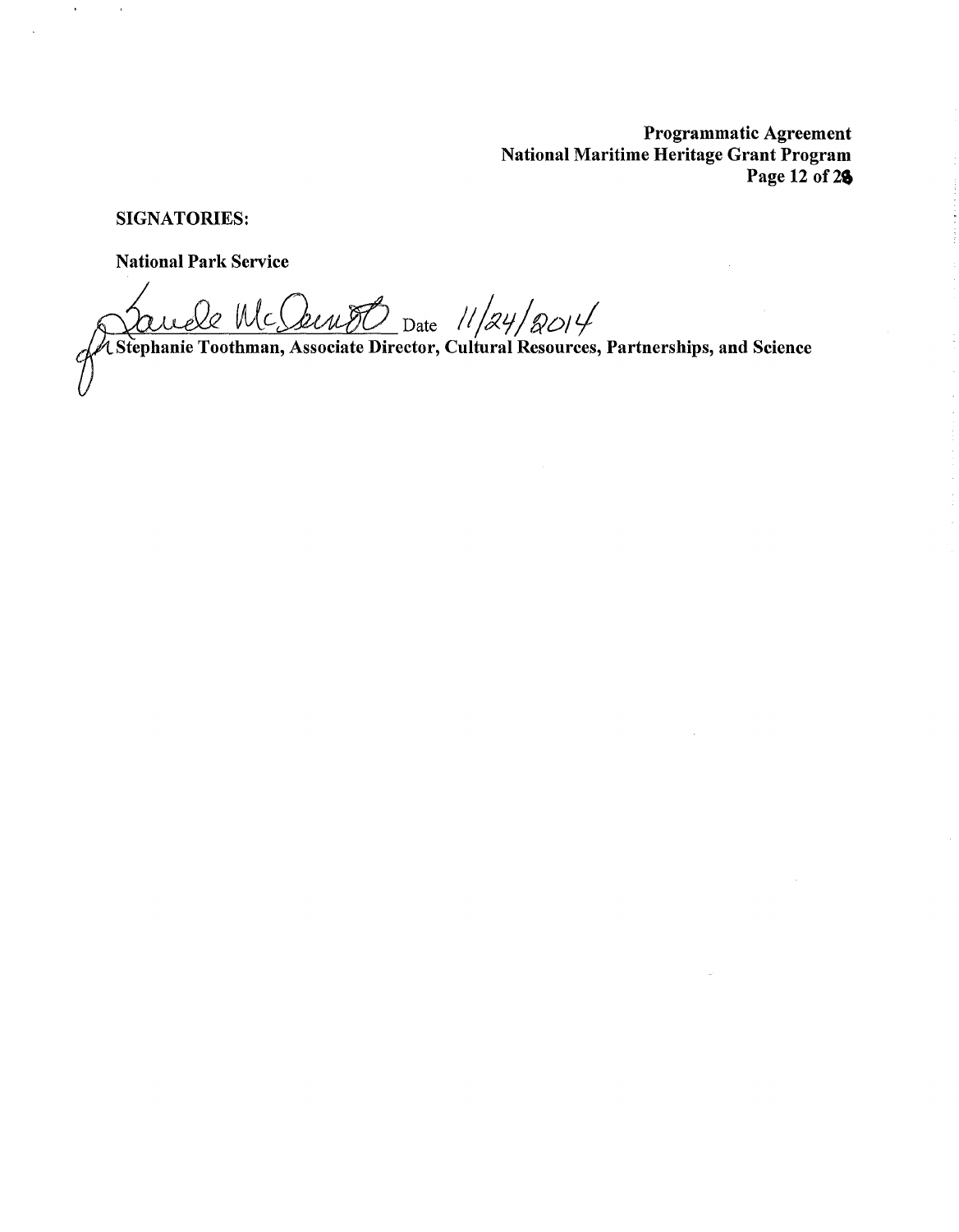Programmatic Agreement National Maritime Heritage Grant Program Page 13 of 28

 $\ddot{\phantom{0}}$ 

National Conference of State Historic Preservation Officers

Croloff Skl 1.26.15 Date

 $\sim$ 

 $\mathcal{I}_{\mathcal{A}}$ 

 $\Delta$ 

 $\sim 10^{11}$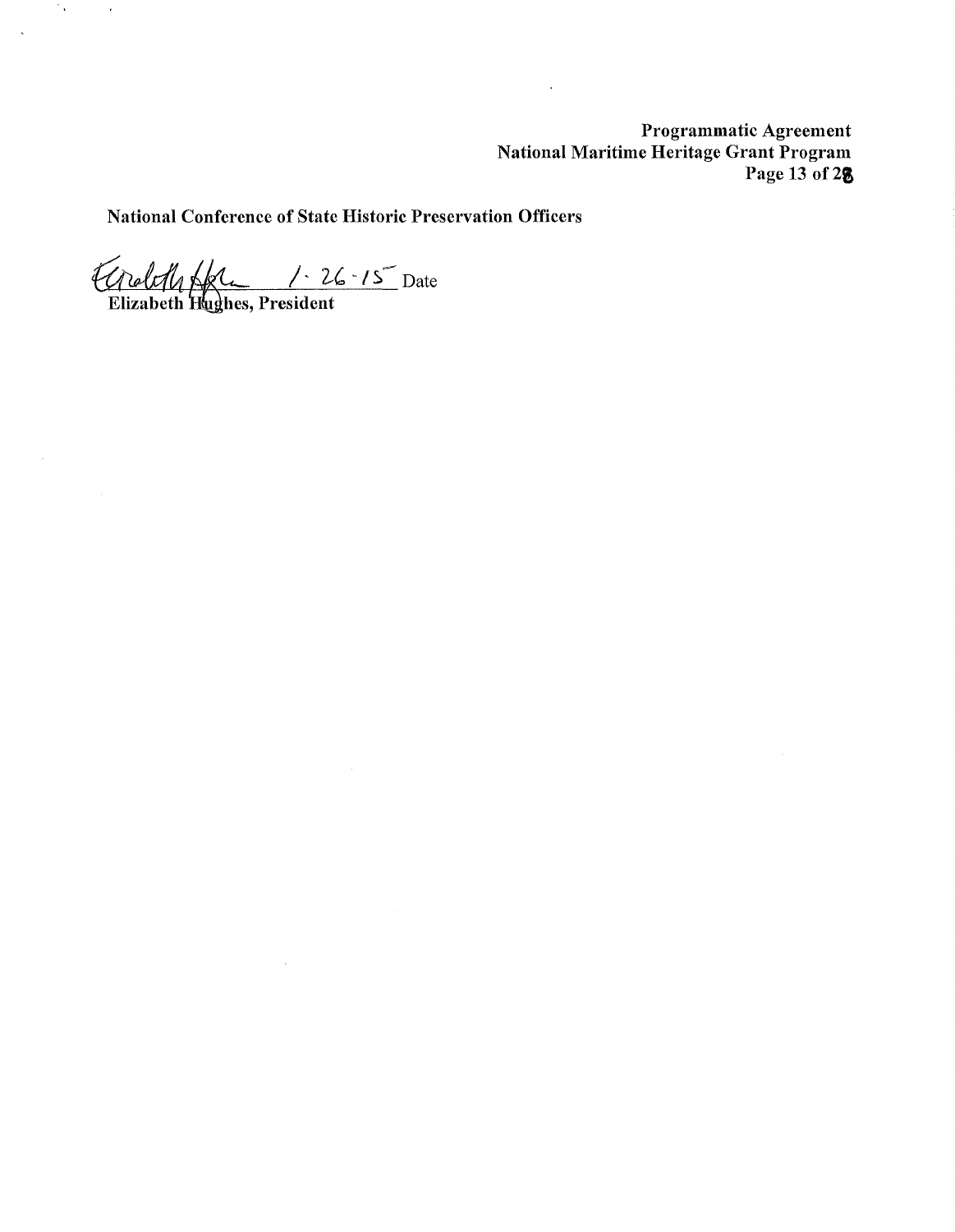Programmatic Agreement National Maritime Heritage Grant Program Page 14 of 2<sup>9</sup>

Advisory Council on Historic Preservation

John M. Fowler, Executive Director *1/24/14*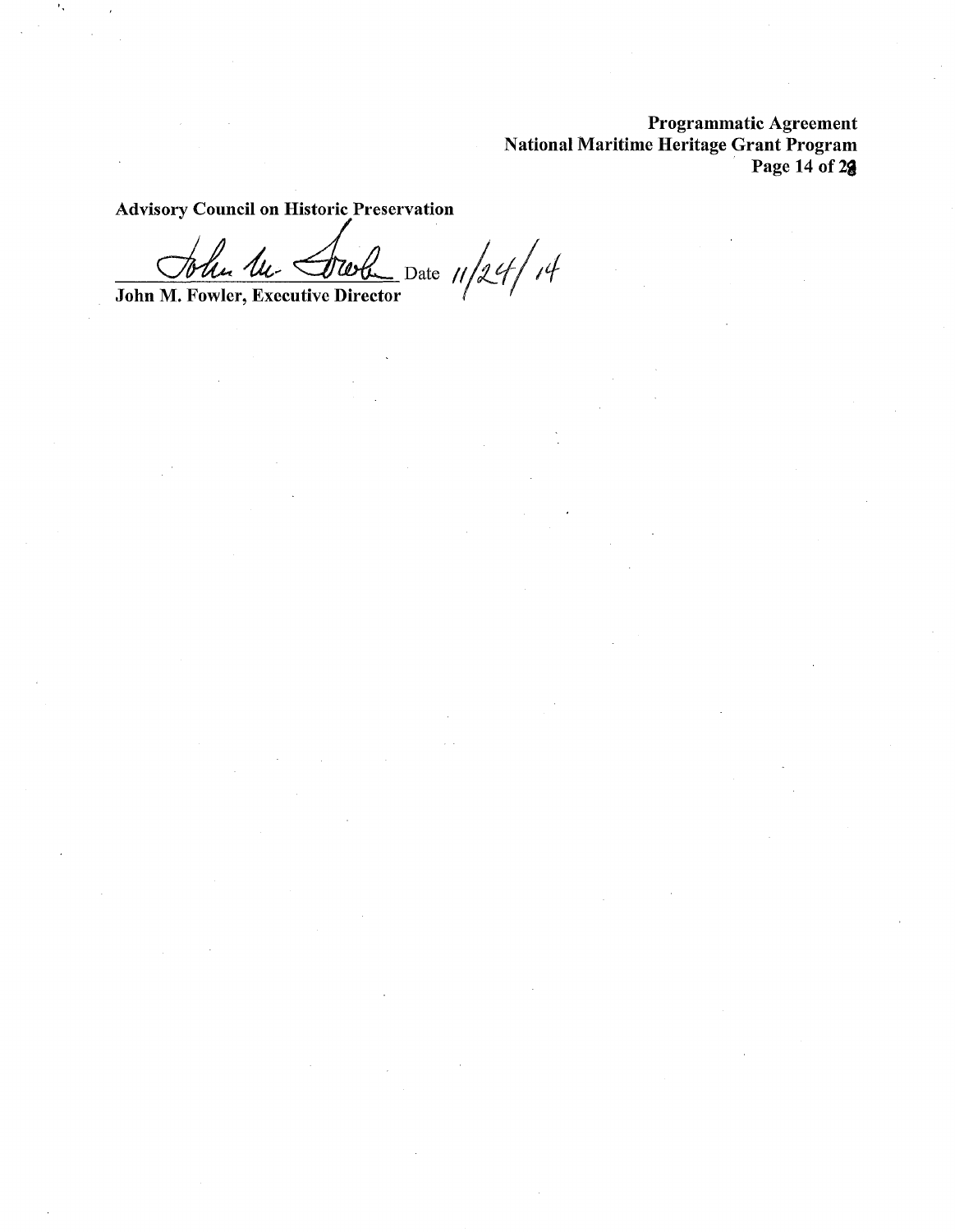Programmatic Agreement National Maritime Heritage Grant Program Page 15 of 28

## CONCURRING PARTIES:

# Maritime Administration

-------------- Name and Title Date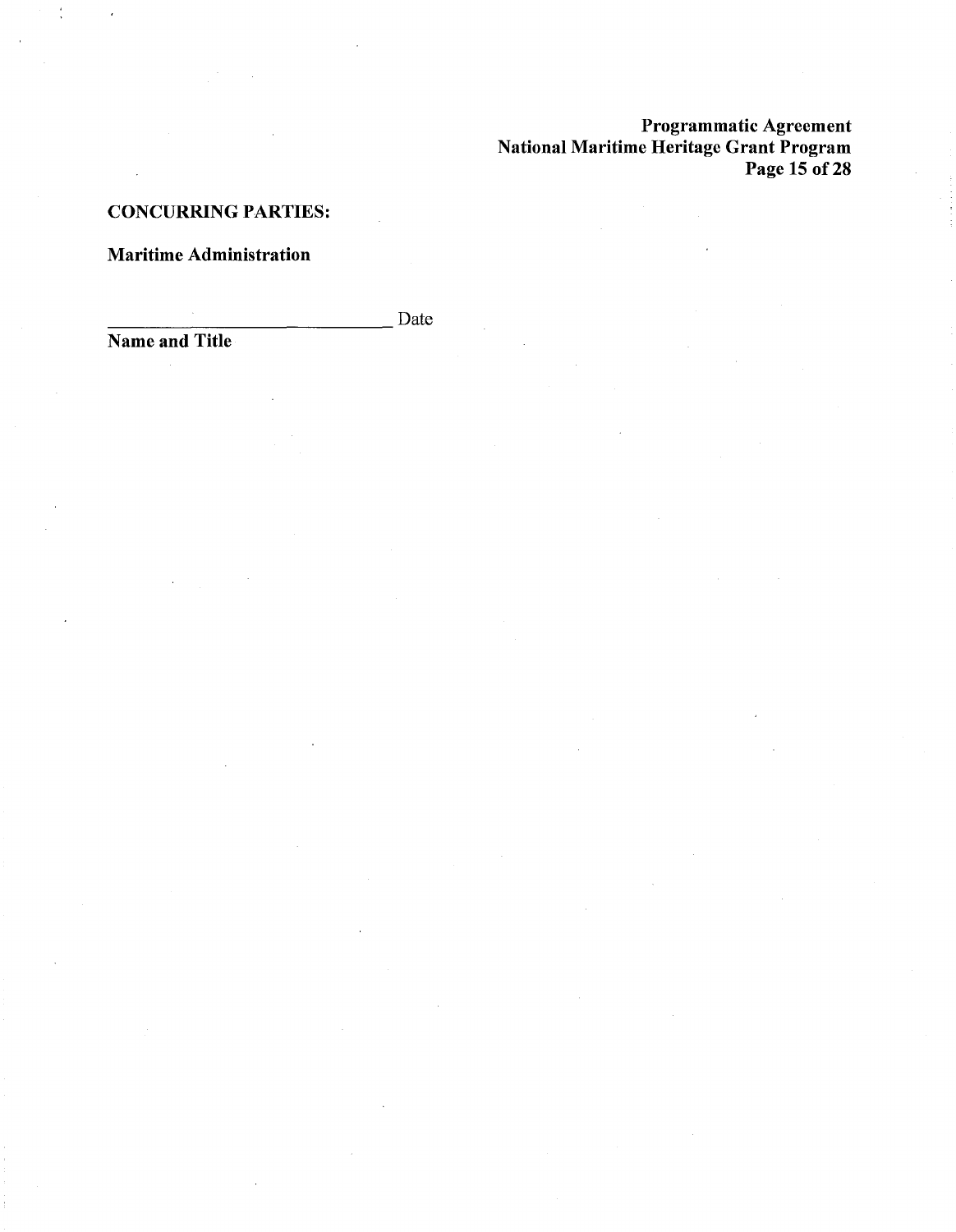Programmatic Agreement National Maritime Heritage Grant Program Page 16 of 28

## CONCURRING PARTIES:

# National Oceanic and Atmospheric Administration

Name and Title Date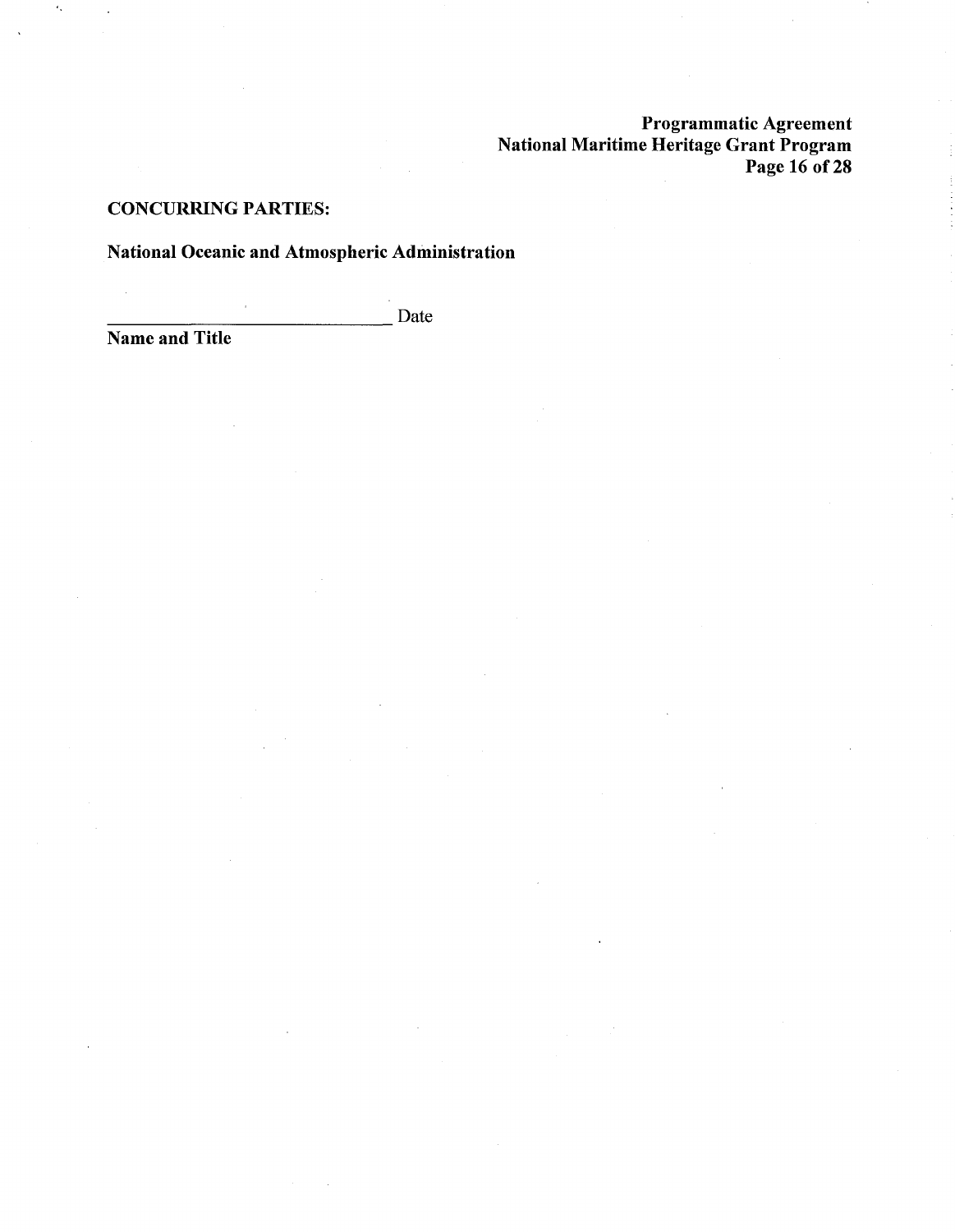Programmatic Agreement National Maritime Heritage Grant Program Page 17 of 28

## CONCURRING PARTIES:

# Naval History and Heritage Command

James Kuhn, Acting Director<br>
Date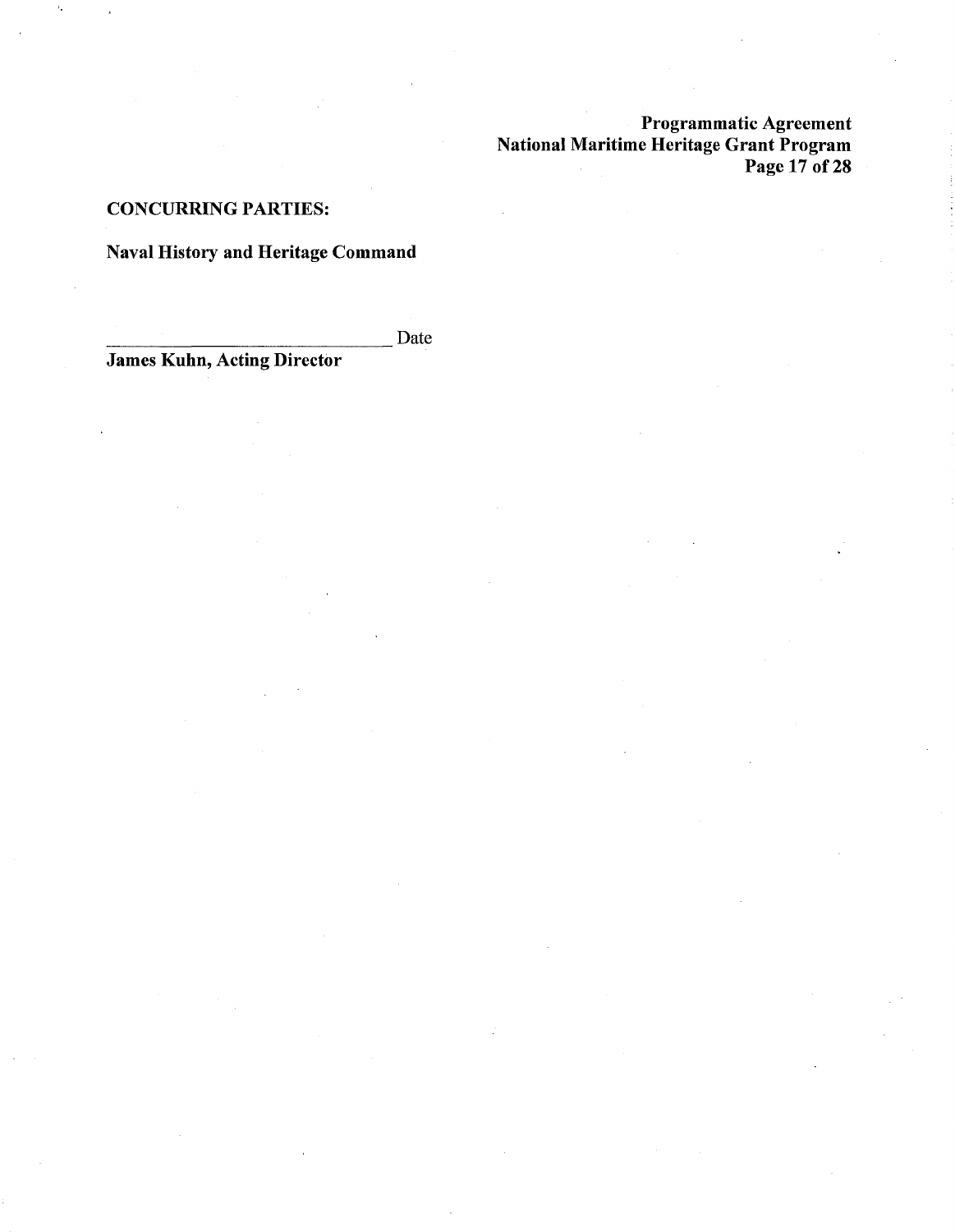Programmatic Agreement National Maritime Heritage Grant Program Page 18 of 28

## CONCURRING PARTIES:

## United States Coast Guard

Date

Name and Title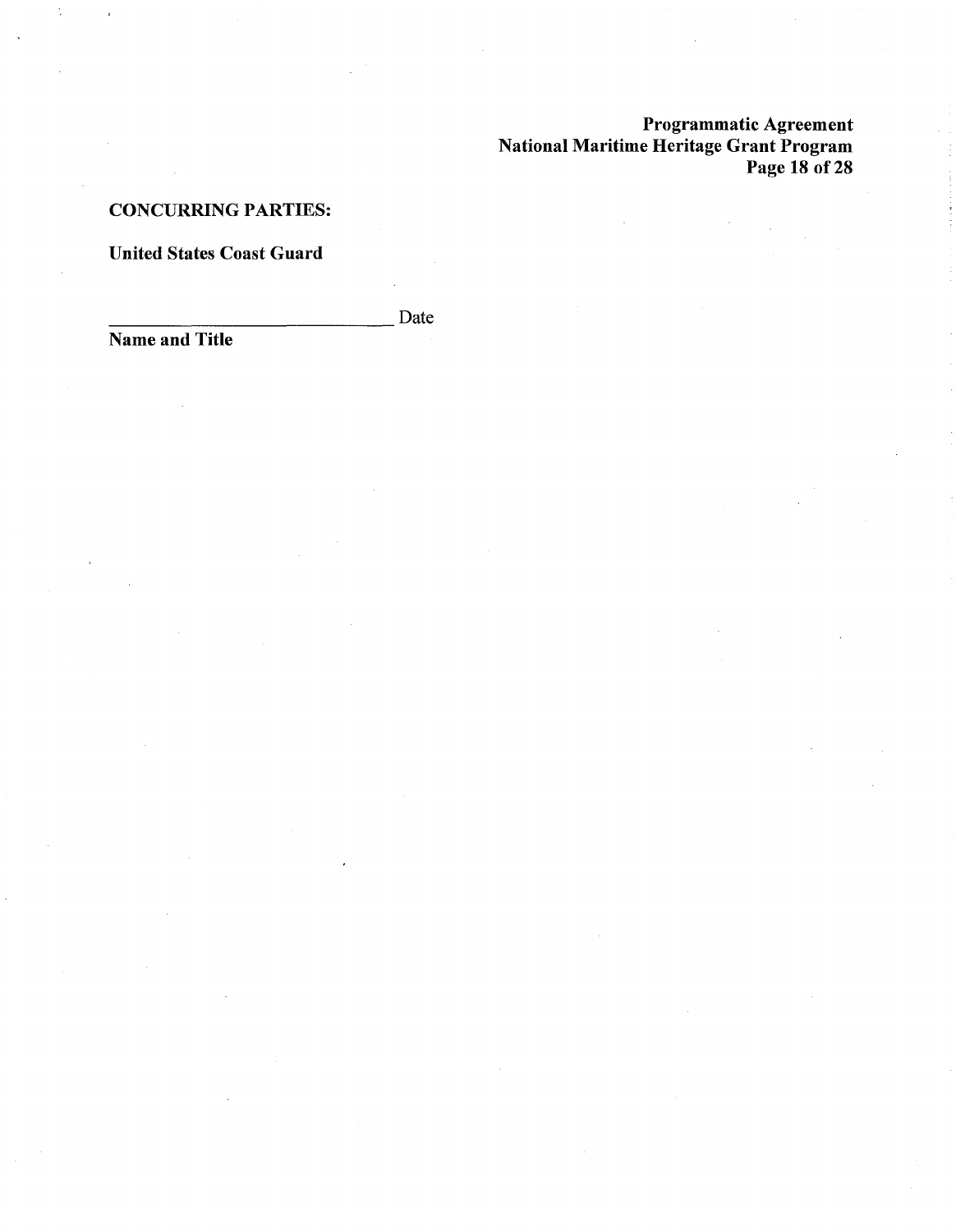Programmatic Agreement National Maritime Heritage Grant Program Page 19 of 28

# LIST OF APPENDICES:

Appendix A - Application Comment Form

Appendix B - Standard MOA Form

Appendix C -- Grants Responsibility Chart and Fact Information Sheet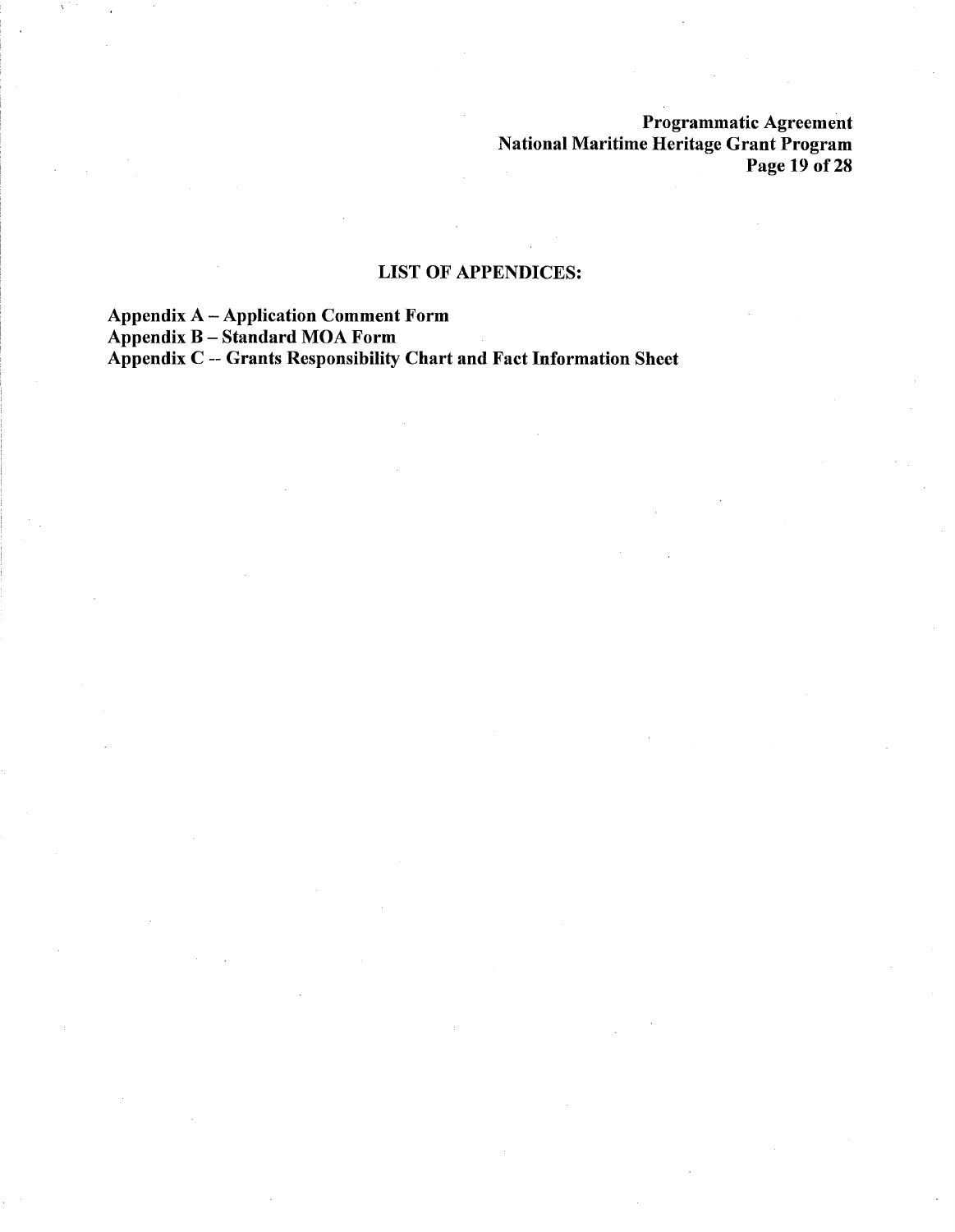**Programmatic Agreement National Maritime Heritage Grant Program Page 20 of28** 

 $\mathcal{L}_{\mathcal{A}}$ 

| <b>Appendix A Application Comment Form</b>                                                                                                                                                                                                                                                                                                                                                                                                                                                                                                                                                                                |                                                                                                        |  |  |  |  |
|---------------------------------------------------------------------------------------------------------------------------------------------------------------------------------------------------------------------------------------------------------------------------------------------------------------------------------------------------------------------------------------------------------------------------------------------------------------------------------------------------------------------------------------------------------------------------------------------------------------------------|--------------------------------------------------------------------------------------------------------|--|--|--|--|
| <b>GRANT APPLICATION COMMENT FORM</b>                                                                                                                                                                                                                                                                                                                                                                                                                                                                                                                                                                                     |                                                                                                        |  |  |  |  |
| <b>Application Data</b>                                                                                                                                                                                                                                                                                                                                                                                                                                                                                                                                                                                                   |                                                                                                        |  |  |  |  |
| <b>Applicant:</b>                                                                                                                                                                                                                                                                                                                                                                                                                                                                                                                                                                                                         |                                                                                                        |  |  |  |  |
| State:                                                                                                                                                                                                                                                                                                                                                                                                                                                                                                                                                                                                                    | <b>Project Number:</b>                                                                                 |  |  |  |  |
| <b>Project Title:</b>                                                                                                                                                                                                                                                                                                                                                                                                                                                                                                                                                                                                     |                                                                                                        |  |  |  |  |
| Preservation $\Box$<br><b>Project Type:</b> Education $\Box$                                                                                                                                                                                                                                                                                                                                                                                                                                                                                                                                                              | Amount Requested (federal funds only): \$                                                              |  |  |  |  |
| <b>Project Category:</b><br><b>Education Project Categories</b><br>Maritime Heritage Collections<br>Maritime Heritage Area Programs<br>Maritime Field Programs<br><b>Maritime History Programs</b>                                                                                                                                                                                                                                                                                                                                                                                                                        | <b>Preservation of Maritime Skills</b><br><b>Facilities Improvements</b><br>Maritime Resource Replicas |  |  |  |  |
| <b>Preservation Project Categories</b><br>Preservation<br>Rehabilitation                                                                                                                                                                                                                                                                                                                                                                                                                                                                                                                                                  | Reconstruction<br>Restoration                                                                          |  |  |  |  |
| INSTRUCTIONS—Please use this form to comment on all applications. See the Grant Manual and Application<br>Guidelines for assistance. In addition to this form, SHPOs may attach narrative comments if desired. Please<br>submit completed forms and additional narrative comments to the National Maritime Heritage Program no later<br>than 30 days after receipt of the grant applications in order to have them incorporated into the Maritime Grants<br>Review Committee's review process.<br>Part 1. Using the rating scale below, please assess the quality of the proposal and indicate the applicant's success in |                                                                                                        |  |  |  |  |

 $\sim$ 

meeting each of the criteria. For each criterion please circle the appropriate rating. Additionally, please indicate the total number of points awarded.

| Below Average =1                                                    | Average=2 | Above Average=3                                                                                     | Very Good=4 | Excellent=5 |
|---------------------------------------------------------------------|-----------|-----------------------------------------------------------------------------------------------------|-------------|-------------|
| Criterion 1. The project objectives are clearly described.          |           |                                                                                                     |             | Rating      |
| Grants Program                                                      |           | Criterion 2. The project objectives are consistent with the goals of the National Maritime Heritage |             |             |
| that are significant to the maritime heritage of the United States. |           | Criterion 3. The objectives address important aspects of maritime history, technology, or culture   |             | Rating      |
|                                                                     |           | <b>Criterion 4.</b> The budget is reasonable to accomplish the project objectives.                  |             | Rating      |
|                                                                     |           | Criterion 5. The project objectives can be accomplished in a realistic and timely manner.           |             | Rating      |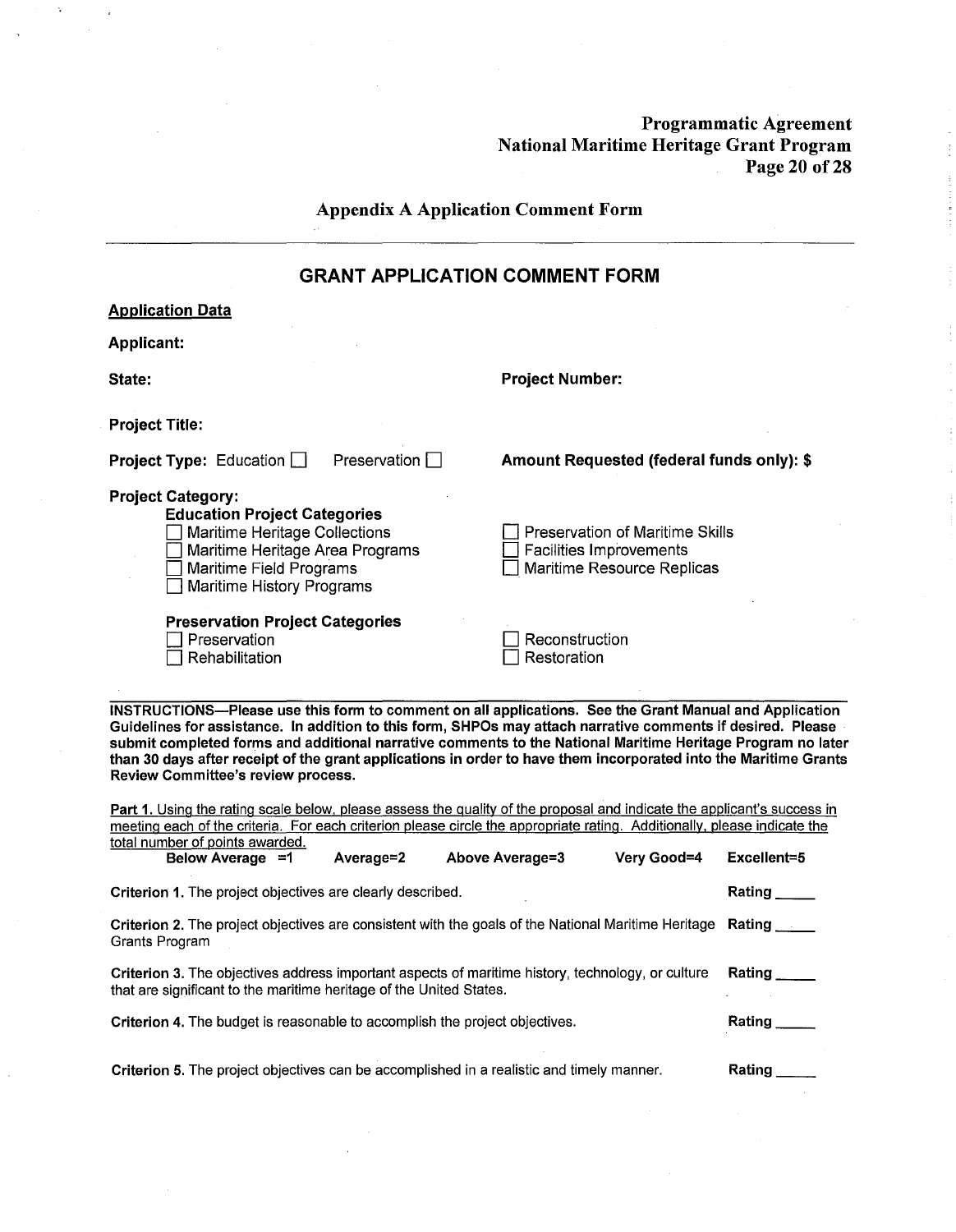#### **Programmatic Agreement National Maritime Heritage Grant Program Page 21 of 28**   $\frac{1}{2}$

|                                                                                                                                                                                                                                                                                                                          |                                                                       |                   | Criterion 6. Key project personnel are appropriate for achieving the project objectives.                                                                                                                                                                                                                                                                                               |                        | Rating                            |                    |
|--------------------------------------------------------------------------------------------------------------------------------------------------------------------------------------------------------------------------------------------------------------------------------------------------------------------------|-----------------------------------------------------------------------|-------------------|----------------------------------------------------------------------------------------------------------------------------------------------------------------------------------------------------------------------------------------------------------------------------------------------------------------------------------------------------------------------------------------|------------------------|-----------------------------------|--------------------|
|                                                                                                                                                                                                                                                                                                                          |                                                                       |                   | <b>Total Points (Maximum of 30)</b>                                                                                                                                                                                                                                                                                                                                                    |                        |                                   |                    |
|                                                                                                                                                                                                                                                                                                                          |                                                                       |                   | Part 2. Please indicate the applicant's past success in carrying out federally-assisted projects in your state.                                                                                                                                                                                                                                                                        |                        |                                   |                    |
|                                                                                                                                                                                                                                                                                                                          |                                                                       |                   | Has the applicant received federal assistance through your office in the past?                                                                                                                                                                                                                                                                                                         | YES $\Box$ NO $\Box$   |                                   | NOT SURE $\square$ |
|                                                                                                                                                                                                                                                                                                                          |                                                                       |                   | If YES, please rate the applicant's success in carrying out the previous federally assisted projects through the SHPO.                                                                                                                                                                                                                                                                 |                        |                                   |                    |
|                                                                                                                                                                                                                                                                                                                          | Below Average $\Box$                                                  | Average $\square$ | Above Average $\square$                                                                                                                                                                                                                                                                                                                                                                | Very Good □            | Excellent $\square$               |                    |
| Part 3. Please answer questions 1-3 to indicate whether or not supporting documentation for the proposed project is<br>consistent with applicable preservation requirements and standards. Answer questions 4-5 to indicate whether the<br>SHPO believes the proposed project will adversely affect a historic property. |                                                                       |                   |                                                                                                                                                                                                                                                                                                                                                                                        |                        |                                   |                    |
|                                                                                                                                                                                                                                                                                                                          | specified in the Application Guidelines and Grants Manual?            |                   | 1. Does the Predevelopment Documentation submitted meet the requirements                                                                                                                                                                                                                                                                                                               |                        | YES $\Box$ NO $\Box$ N/A $\Box$   |                    |
|                                                                                                                                                                                                                                                                                                                          |                                                                       |                   | 2. Is the Research Design for any archeological investigation consistent with the<br>Secretary of the Interior's Standards for Archeological Documentation (44 FR 44734-37)?                                                                                                                                                                                                           |                        | $YES$ $\Box$ NO $\Box$ N/A $\Box$ |                    |
| standards?                                                                                                                                                                                                                                                                                                               |                                                                       |                   | 3. Is the Conservation Plan for any recovered artifacts consistent with professional.                                                                                                                                                                                                                                                                                                  |                        | YES $\Box$ NO $\Box$ N/A $\Box$   |                    |
| 4. In the opinion of the SHPO, will this project adversely affect historic properties (as<br>YES $\Box$ NO $\Box$ N/A $\Box$<br>defined in Section 301(5) of the NHPA) by diminishing the integrity of the property?                                                                                                     |                                                                       |                   |                                                                                                                                                                                                                                                                                                                                                                                        |                        |                                   |                    |
| formally or informally?                                                                                                                                                                                                                                                                                                  | 5. If the answer to question 4 is YES, has the SHPO notified the NPS, |                   |                                                                                                                                                                                                                                                                                                                                                                                        |                        | $YES$ $\Box$ NO $\Box$ N/A $\Box$ |                    |
|                                                                                                                                                                                                                                                                                                                          | Date the notification took place:<br>Method of notification:          |                   | Click here to enter a date.<br>Phone $\Box$ E-mail $\Box$ Letter $\Box$                                                                                                                                                                                                                                                                                                                |                        |                                   |                    |
|                                                                                                                                                                                                                                                                                                                          | submitted with the grant application materials?                       |                   | 6. If the answer to question 4 is NO, was documentation provided to the applicant to be                                                                                                                                                                                                                                                                                                |                        | YES $\Box$ NO $\Box$ N/A $\Box$   |                    |
| if desired.                                                                                                                                                                                                                                                                                                              | Strongly Recommended □                                                |                   | Part 4. Please check one of the following to indicate whether the project is strongly recommended, recommended, or<br>not recommended for further funding consideration by the Maritime Heritage Grants Review Committee. For projects<br>not recommended, please check the appropriate box indication the reason why; additional comments may be attached<br>Recommended <sup>1</sup> | Not Recommended $\Box$ |                                   |                    |
| Reason why the project is not recommended:<br>$\Box$ The application does not effectively demonstrate one or more of the criteria.                                                                                                                                                                                       |                                                                       |                   |                                                                                                                                                                                                                                                                                                                                                                                        |                        |                                   |                    |
| $\Box$ The predevelopment documentation, archeological research design, and/or conservation plan for a<br>preservation project does not effectively illustrate/support the proposed activities.                                                                                                                          |                                                                       |                   |                                                                                                                                                                                                                                                                                                                                                                                        |                        |                                   |                    |
|                                                                                                                                                                                                                                                                                                                          |                                                                       |                   | Other/additional reasons. Please explain on additional pages.                                                                                                                                                                                                                                                                                                                          |                        |                                   |                    |
|                                                                                                                                                                                                                                                                                                                          |                                                                       |                   |                                                                                                                                                                                                                                                                                                                                                                                        |                        |                                   |                    |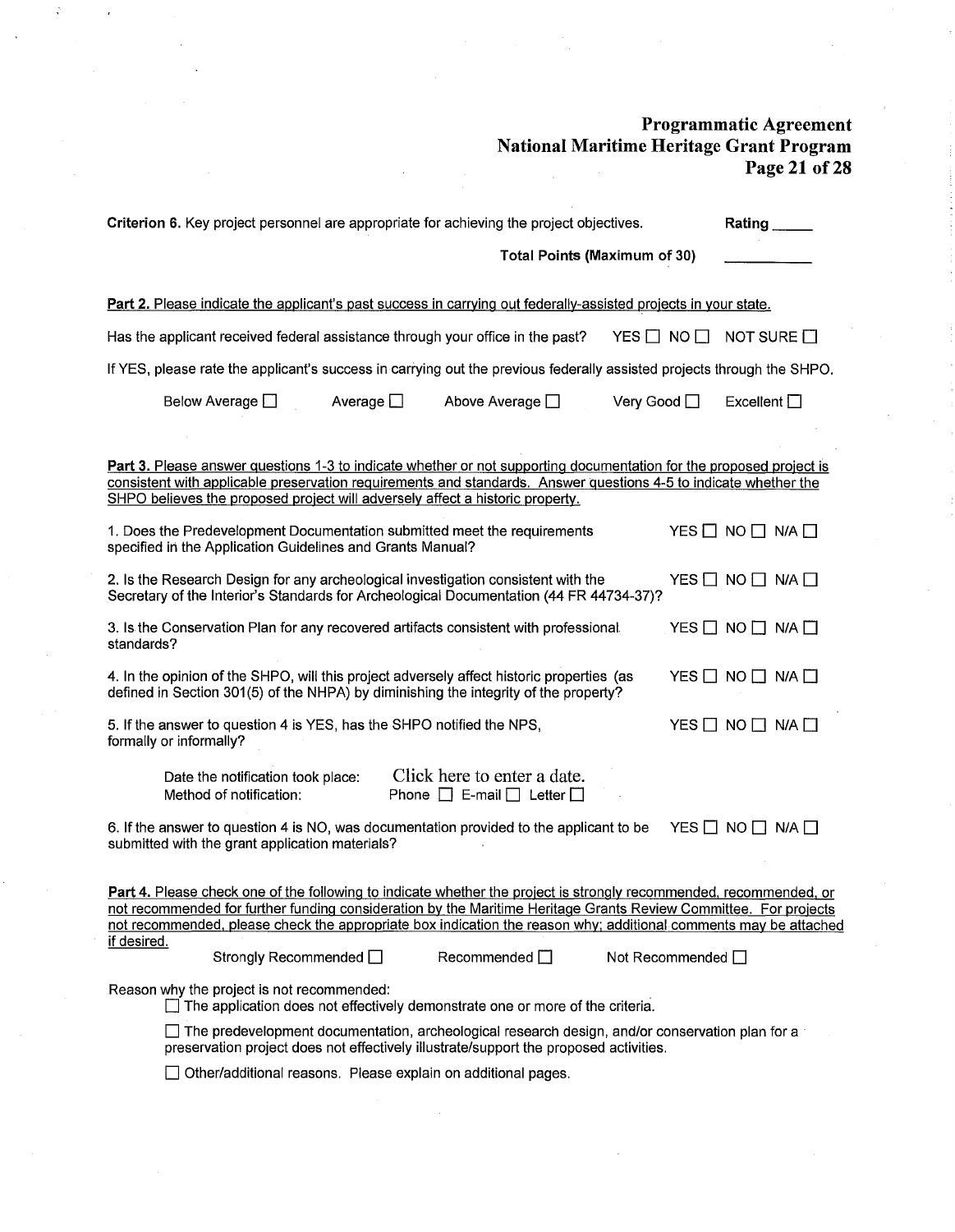**Programmatic Agreement National Maritime Heritage Grant Program Page 22 of28** 

#### **Appendix B** - **Standard MOA Form**

### **MEMORANDUM OF AGREEMENT**

#### **BETWEEN National Park Service**

#### **AND THE**

## **[insert name of State or Tribe] ["STATE" or "TRIBAL"] HISTORIC PRESERVATION OFFICER**

### **REGARDING THE [insert project name and location]**

**WHEREAS** the **[National Park Service] (NPS)** plans to **provide funding** to the **[insert project name]** (undertaking) pursuant to the **National Maritime Heritage Grant Program,**  authorized under **Section 4 of the National Maritime Heritage Act of 1994 (16 USC 5401);** and

**WHEREAS** the undertaking consists of **[insert a brief explanation of the undertaking];**  and

**WHEREAS, NPS** has defined the undertaking's area of potential effect (APE) as **[insert written description and/or "described in Attachment XXX"];** and

**WHEREAS, NPS** has determined that the undertaking may have an adverse effect on **[insert name of historic property(ies)],** which **["is" or "are"] ["listed in" or "eligible for listing in"]** the National Register of Historic Places, and has consulted with the **[insert name of State or Tribe] ["State" or "Tribal"]** Historic Preservation Officer **(["SHPO" or "THPO"])**  pursuant to 36 CFR Part 800, of the regulations implementing Section 106 of the National Historic Preservation Act (16 U.S.C.  $\S$  470f); and

**WHERE~S, NPS** has consulted with the **[insert name of Tribe(s)],** for which **[insert name of historic property(ies)] ["has" or "have"]** religious and cultural significance, and has invited the Tribe[s] to sign this Memorandum of Agreement (MOA) as a an invited signatory **[Insert this whereas clause** if **appropriate];** and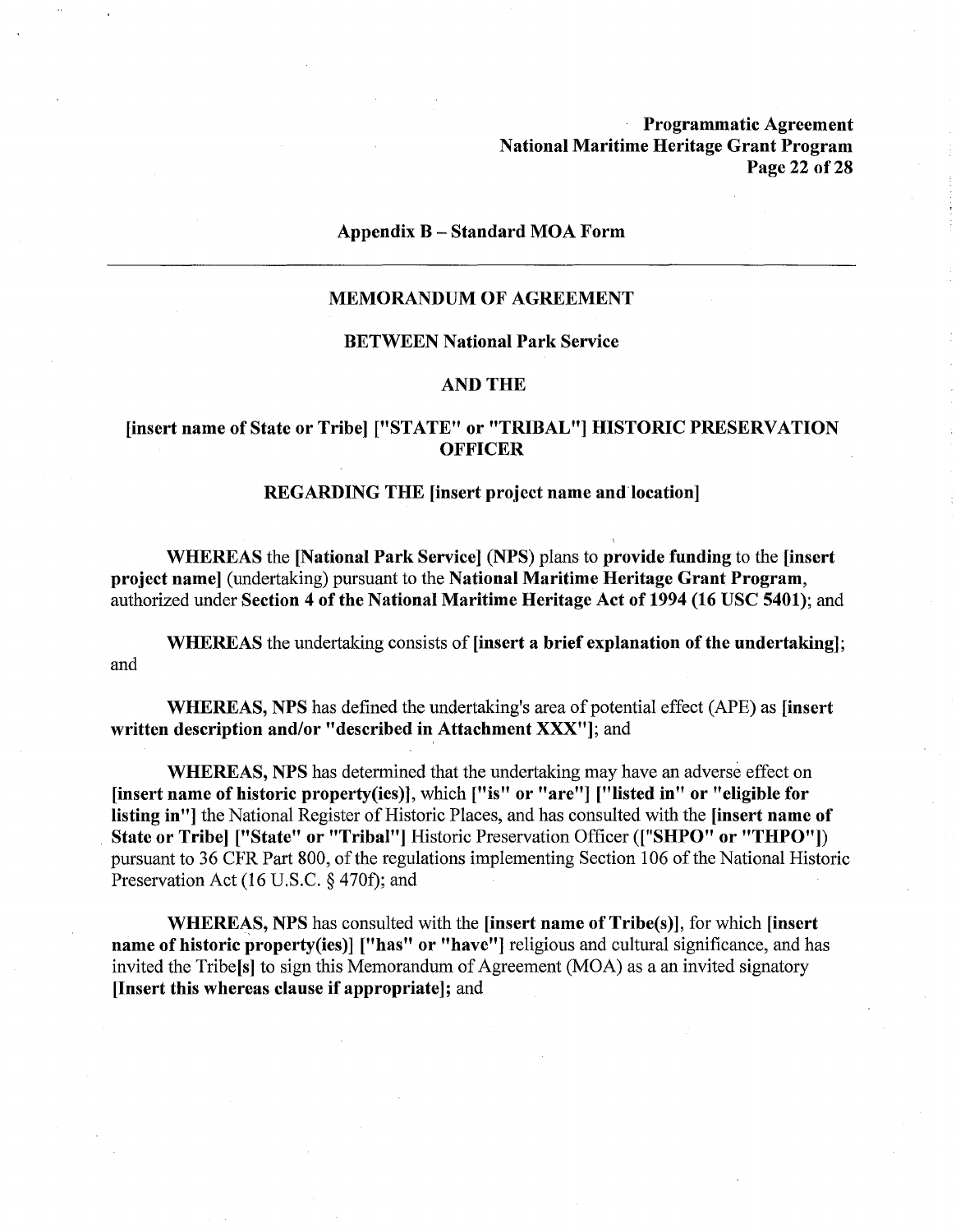### **Programmatic Agreement National Maritime Heritage Grant Program Page 23 of28**

**WHEREAS, NPS** has consulted with **[insert names of other consulting parties, if any]**  regarding the effects of the undertaking on historic properties and has invited them to sign this MOA as a **["invited signatory(ies)" or "concurring party(ies)"];** and

**WHEREAS,** in accordance with 36 CFR §800.6(a)(l), **NPS** has notified the Advisory Council on Historic Preservation (ACHP) of its adverse effect determination with specified documentation and the ACHP has chosen not to participate in the consultation pursuant to 36 CFR  $§800.6(a)(1)(iii);$  and

**NOW, THEREFORE, NPS** and the **["SHPO" or "THPO"]** agree that the undertaking shall be implemented in accordance with the following stipulations in order to take into account the effect of the undertaking on historic properties.

#### **STIPULATIONS**

**NPS** shall ensure that the following measures are carried out:

**[I.-111. (Or whatever number of stipulations is necessary) Insert negotiated measures to avoid, minimize, or mitigate the adverse effects on historic properties.]** 

#### IV. **DURATION**

This MOA will expire if its terms are not carried out within five (5) years **[or specify other appropriate time period]** from the date of its execution. Prior to such time, **NPS** may consult with the other signatories to reconsider the terms of the MOA and amend it in accordance with Stipulation VIII below.

### V. **POST-REVIEW DISCOVERIES**

. If potential historic properties are discovered or unanticipated effects on historic properties found, the **NPS** shall implement the discovery plan included as attachment **[insert number of attachment]** of this MOA. **[Insert this stipulation if there is an indication that historic properties are likely to be discovered during implementation of the undertaking.]** 

#### VI. **MONITORING AND REPORTING**

Each **[insert a specific time period]** following the execution of this MOA until it expires or is terminated, **NPS** shall provide all parties to this MOA **["and the ACHP" if desired]** a summary report detailing work undertaken pursuant to its terms. Such report shall include any scheduling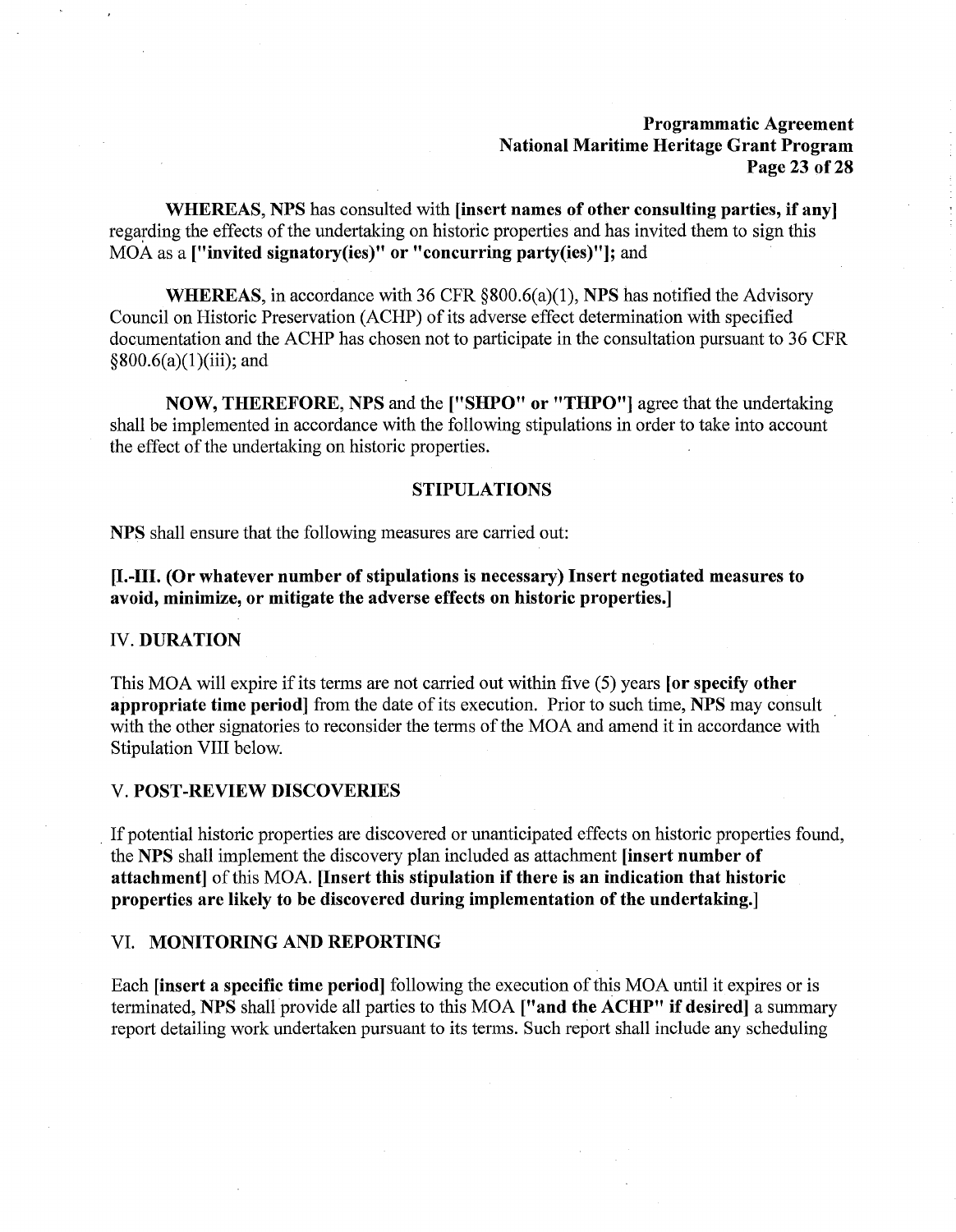### **Programmatic Agreement National Maritime Heritage Grant Program Page 24 of28**

changes proposed, any problems encountered, and any disputes and objections received in **NPS's**  efforts to carry out the terms of this MOA.

### **VII. DISPUTE RESOLUTION**

Should any signatory\* or concurring party to this MOA object at any time to any actions proposed or the manner in which the terms of this MOA are implemented, **NPS** shall consult with such party to resolve the objection. If **NPS** determines that such objection cannot be resolved, **NPS** will:

A. Forward all documentation relevant to the dispute, including the **NPS's** proposed resolution, to the ACHP. The ACHP shall provide **NPS** with its advice on the resolution of the objection within thirty (30) days of receiving adequate documentation. Prior to reaching a final decision on the dispute, **NPS** shall prepare a written response that takes into account any timely advice or comments regarding the dispute from the ACHP, signatories and concurring parties, and provide them with a copy of this written response. **NPS** will then proceed according to its final decision.

B. If the ACHP does not provide its advice regarding the dispute within the thirty (30) day time period, **NPS** may make a final decision on the dispute and proceed accordingly. Prior to reaching such a final decision, **NPS** shall prepare a written response that takes into account any timely comments regarding the dispute from the signatories and concurring parties to the MOA, and provide them and the ACHP with a copy of such written response.

C. **NPS's** responsibility to carry out all other actions subject to the terms of this MOA that are not the subject of the dispute remain unchanged.

### **VIII. AMENDMENTS**

This MOA may be amended when such an amendment is agreed to in writing by all signatories. The amendment will be effective on the date a copy signed by all of the signatories is filed with the ACHP.

## **IX. TERMINATION**

If any signatory to this MOA determines that its terms will not or cannot be carried out, that party shall immediately consult with the other parties to attempt to develop an amendment per Stipulation VIII, above. If within thirty (30) days (or another time period agreed to by all signatories) an amendment cannot be reached, any signatory may terminate the MOA upon written notification to the other signatories.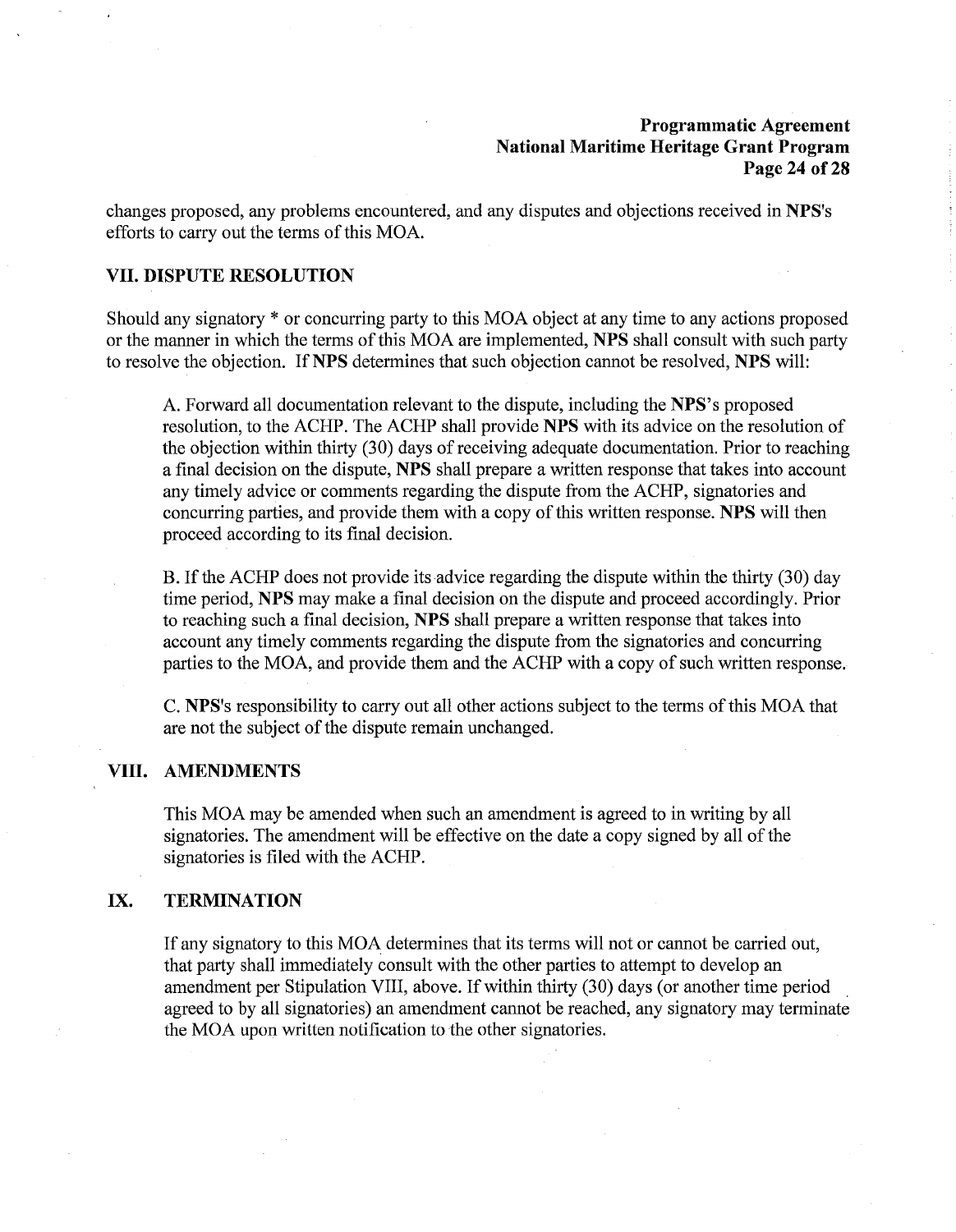### **Programmatic Agreement National Maritime Heritage Grant Program Page 25 of28**

Once the MOA is terminated, and prior to work continuing on the undertaking, **NPS** must either (a) execute an MOA pursuant to 36 CFR § 800.6 or (b) request, take into account, and respond to the comments of the ACHP under 36 CFR § 800.7. **NPS** shall notify the signatories as to the course of action it will pursue.

Execution of this MOA by the **NPS** and **["S" or** "T"]HPO and implementation of its terms evidence that **NPS** has taken into account the effects of this undertaking on historic properties and afforded the ACHP an opportunity to comment.\*\*

#### **SIGNATORIES:**

**[National Park Service]** 

Date -------------- **[insert agency official name and title]** 

**[insert name of State or Tribe] ["State" or "Tribal"]** Historic Preservation Officer

*linsert name and title]* Date

**INVITED SIGNATORIES:** 

**[insert invited signatory name]** 

*linsert name and title]* Date

**CONCURRING PARTIES:** 

**[insert name of concurring party]** 

Date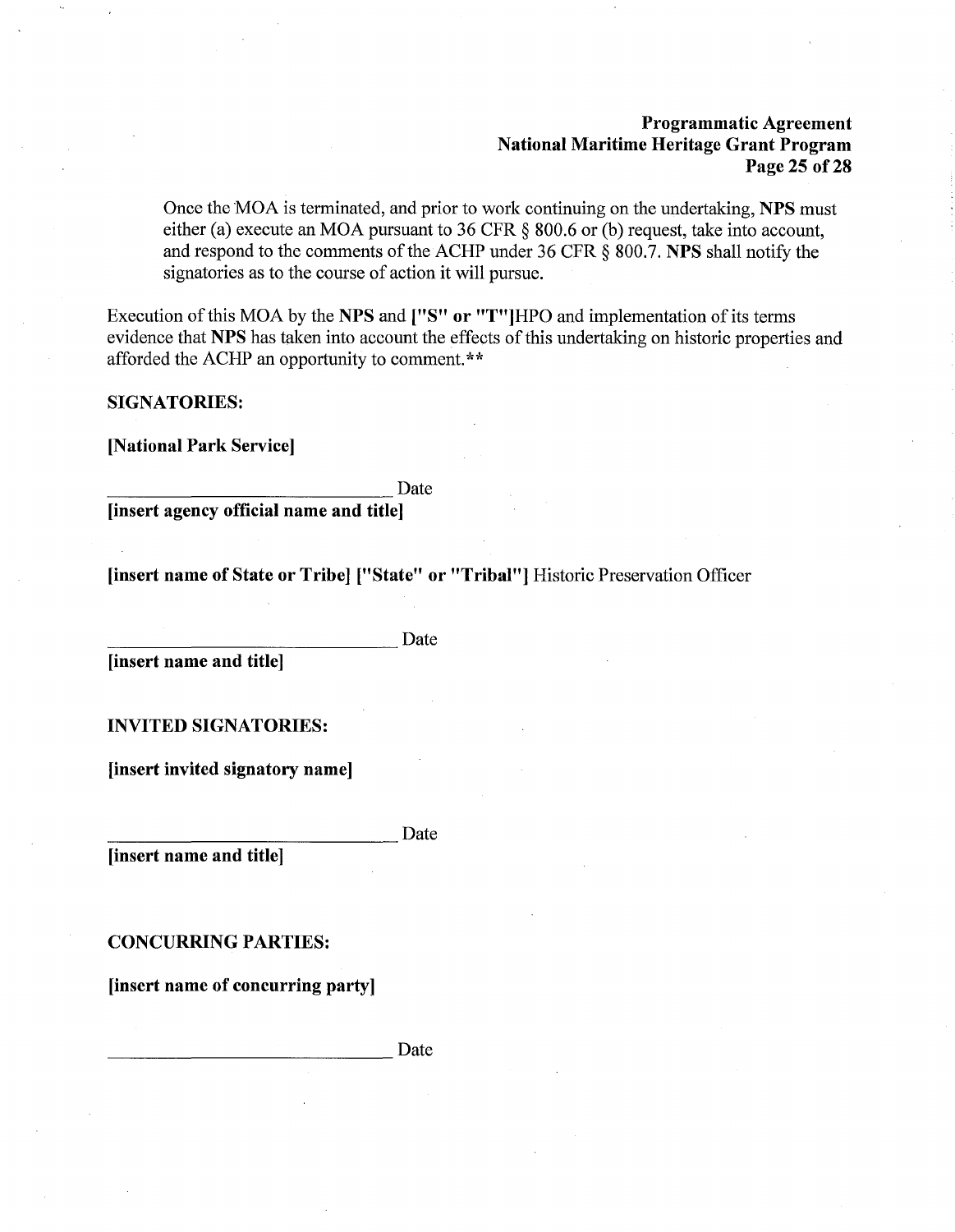## **Programmatic Agreement National Maritime Heritage Grant Program Page 26 of28**

## **[insert name and title]**

*Notes:* 

\* *This document assumes that the term "signatory" has been defined in the agreement to include both signatories and invited signatories.* 

\*\* *Remember that the agency must submit a copy of the executed MOA, along with the documentation specified in 36 CFR §800.11* (!), *to the ACHP prior to approving the undertaking in order to meet the requirements of section 106. 36 CFR §800.6(b)(l)(iv).*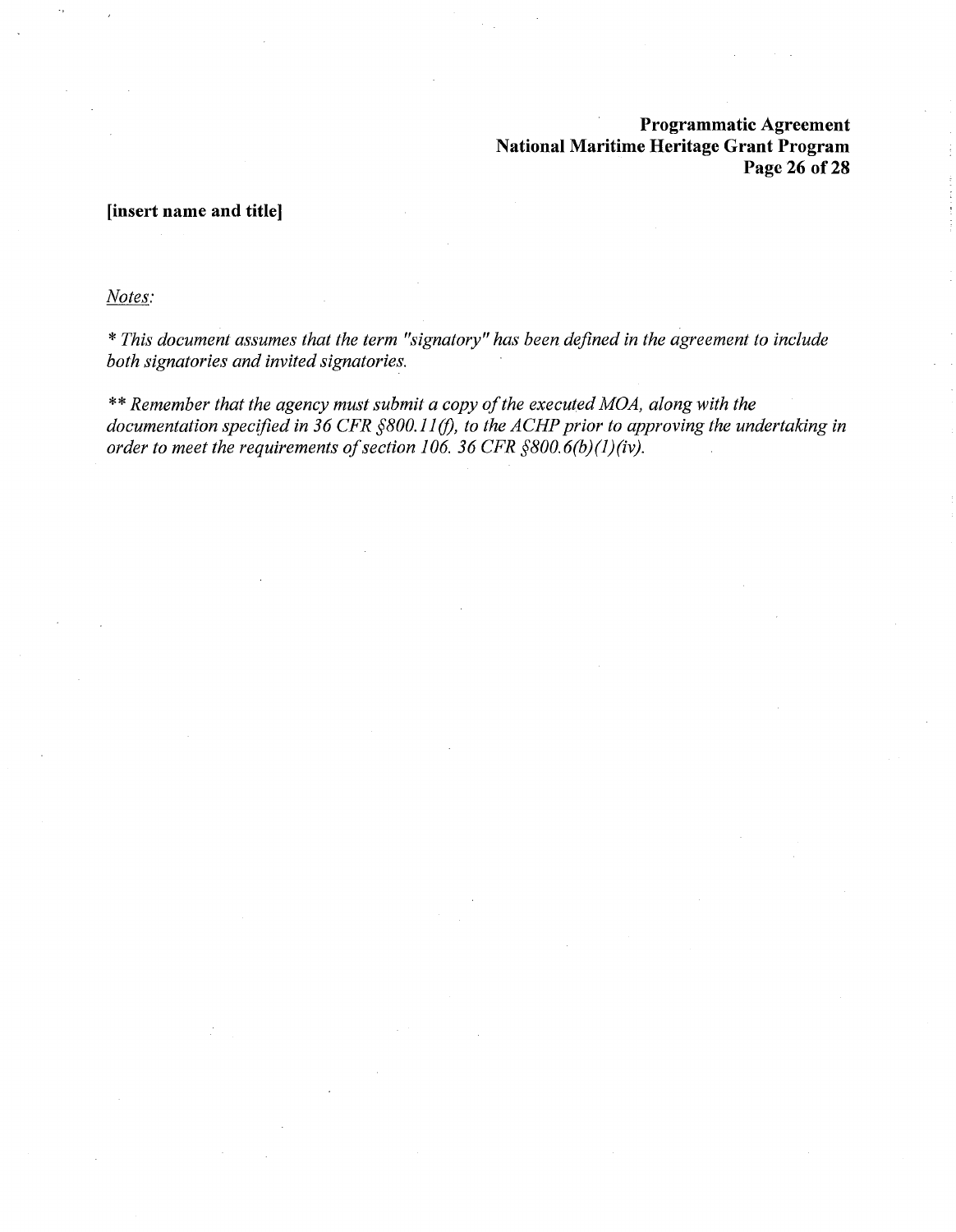## **Programmatic Agreement National Maritime Heritage Grant Program Page 27 of28**

# **Appendix C** - **Grants Responsibility Chart and Fact Information Sheet**

| Event                                                         | Overview of Grants Process<br><b>NPS</b> Responsibility                                                                                                           | SHPO/THPO Responsibility                                                                                                                                                                    |
|---------------------------------------------------------------|-------------------------------------------------------------------------------------------------------------------------------------------------------------------|---------------------------------------------------------------------------------------------------------------------------------------------------------------------------------------------|
| PUBLICIZE THE<br>PROGRAM                                      | NPS oversees publicity and<br>promotion. Provides sample<br>announcement to SHPOs/THPOs.                                                                          | SHPOs/THPOs may participate in<br>publicizing the program as desired.                                                                                                                       |
| <b>DISTRIBUTE</b><br>APPLICATIONS/ADVISE<br><b>APPLICANTS</b> | NPS posts application materials on<br>www.grants.gov and provides links<br>and guidance on program website.                                                       | SHPOs/THPOs advise applicants in<br>completing application and provide<br>information about grant conditions,<br>requirements, and administration.                                          |
| <b>RECEIVE</b><br><b>APPLICATIONS</b>                         | All applications are submitted at<br>www.grants.gov, where NPS will<br>receive them.                                                                              |                                                                                                                                                                                             |
| <b>SCREEN</b><br><b>APPLICATIONS</b>                          | NPS screens all applications for<br>completeness and forwards to<br>SHPOs/THPOs for comment.                                                                      |                                                                                                                                                                                             |
| <b>COMMENT ON</b><br><b>APPLICATIONS AND</b><br>106 REVIEW    |                                                                                                                                                                   | SHPOs/THPOs comment on applications<br>using the Application Comments Form and<br>assist with Section 106 review according to<br>the Programmatic Agreement established for<br>the program. |
| <b>REVIEW</b><br><b>APPLICATIONS</b>                          | NPS forwards applications and<br>SHPO/THPO comments to Maritime<br>Grants Review Committee, which<br>makes final recommendations to the<br>Secretary of Interior. |                                                                                                                                                                                             |
| <b>APPROVE AWARDS</b>                                         | NPS forwards Committee<br>recommendations to the Secretary<br>for final approval of awards.                                                                       |                                                                                                                                                                                             |
| NOTIFY APPLICANTS                                             | NPS notifies SHPOs/THPOs of<br>funding decisions first. Second,<br>NPS notifies unsuccessful<br>applicants.                                                       | SHPOs/THPOs contact successful applicants<br>according to their own notification<br>procedures.                                                                                             |
| <b>ISSUE GRANT</b><br><b>AGREEMENTS</b>                       | NPS issues direct grants to<br>SHPOs/THPOs for each project in<br>their state that receives an award.                                                             | SHPOs/THPOs issue subgrant agreements to<br>each organization in their state that receives<br>an award.                                                                                     |
| <b>REPORTING</b>                                              |                                                                                                                                                                   | SHPOs/THPOs notify NPS of substantial<br>changes in budget estimates or project scope<br>and submit final reports for each project<br>grant or subgrant.                                    |

Overview of Grants Process